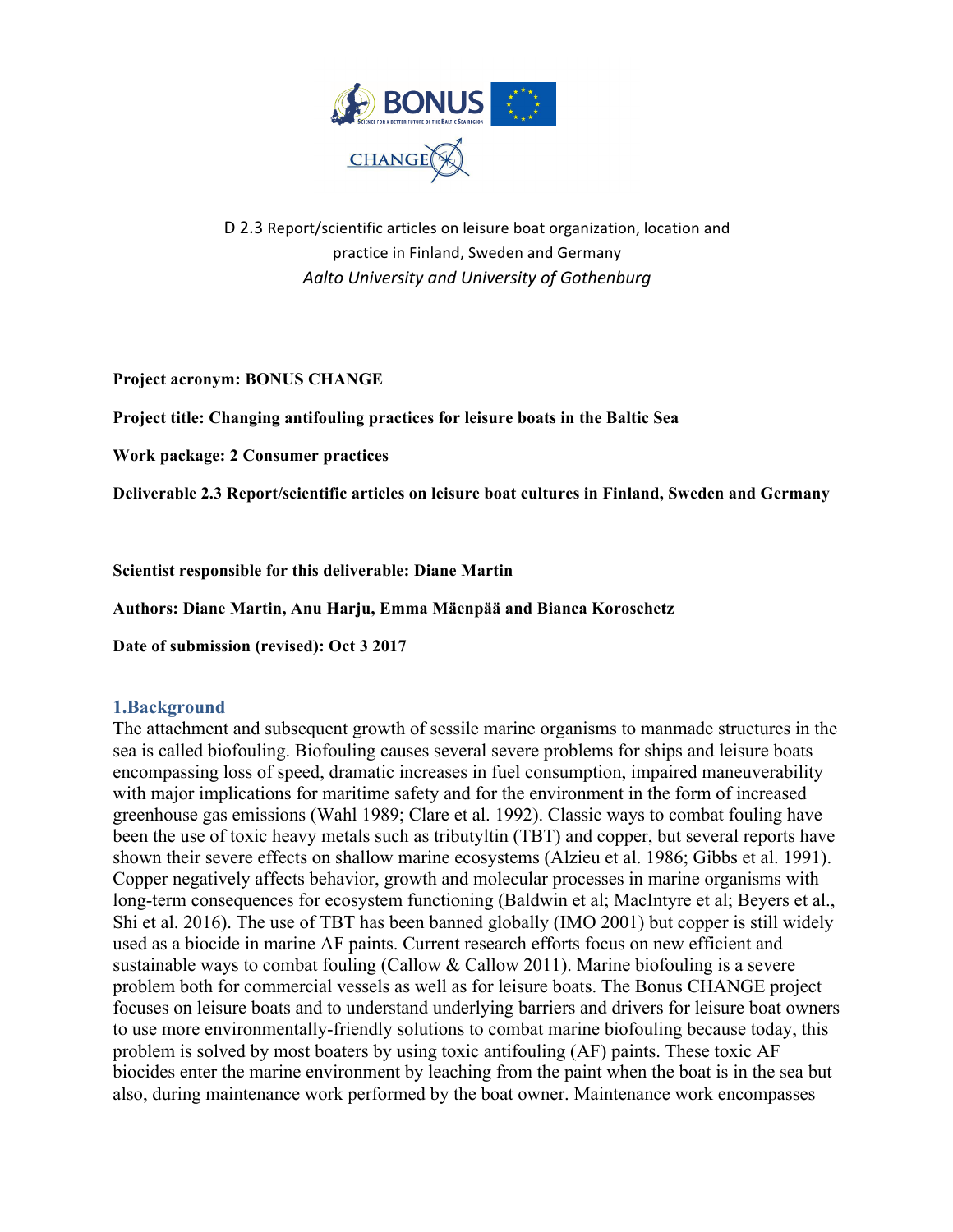

practices such as when the paint surface is scraped or sanded before new paint is applied in the spring before launching and also, when the boat is taken up in the fall and being washed by highpressure hosing. This report studies the leisure boat owners' antifouling practices in the context of sustainable consumption.

Most sustainable consumption research has focused the ways consumers make decisions about what products to buy. Additional consumer research has studied the attitude-behavior gap, showing that even when consumers are concerned with the environment, that is they report having a positive attitude toward sustainability, they are actually no more likely to make a sustainable product choice than other consumers (Vermeir and Verbeke 2006; Gupta and Ogden 2009). Still others have studied the impact of sharing and anti-consumption as means of restricting the negative effects of overconsumption (Prothero and McDonagh, 2014). Researchers have also focused on the other end of a product's life-cycle, studying consumer activity with respect to product recycling and up-cycling, burning disposed products for power production, or disposal of used products in a landfill (Lastovicka and Fernandez 2005; Brosius et al. 2013). However, little research has been done to understand the ways consumers use products and how that use may lead to more or less toxicity in the environment. The multicultural analysis presented herein uncovers the similarities and differences among leisure boat owners in different cultural contexts when using toxic antifouling paints to protect their hull from being fouled by marine organisms during the time spent in sea. The variety of practices related to use of antifouling products in each cultural context, engage more or less with sustainability, is in large part to do the presence of supporting infrastructure and compliance with rules and regulations surrounding the use of these products. Leisure boat owners in Germany are expected to follow quite strict rules of use and disposal of their toxic antifouling products. Separate bins are provided to encourage proper disposal and fines are levied on boaters who are caught breaking the rules of failing to put tarps under lifted boats to catch old paint chips during hull scraping prior to the application of fresh paint. Sailing in Sweden is deeply embedded in the culture and some boaters are interested in the practicalities of getting the best results while using less paint than recommended by manufacturers. Yet other Swedish boaters purchase and use more toxic paint formulas than necessary for the area where they sail, i.e., fouling pressure varies between location but is generally lower in the low-saline waters of the Baltic Sea than in for example the true saline waters of the North Sea (Dahlström et al., 2014). In Finland there is very little awareness of the negative environmental effects of toxic antifouling paint use and also very little in the way of infrastructure to support more sustainable practices surrounding leisure boat maintenance work. Fouling of the sea in Finland is regarded to be visible litter and industrial effluence; antifouling paint is not recognized as a source of environmental degradation.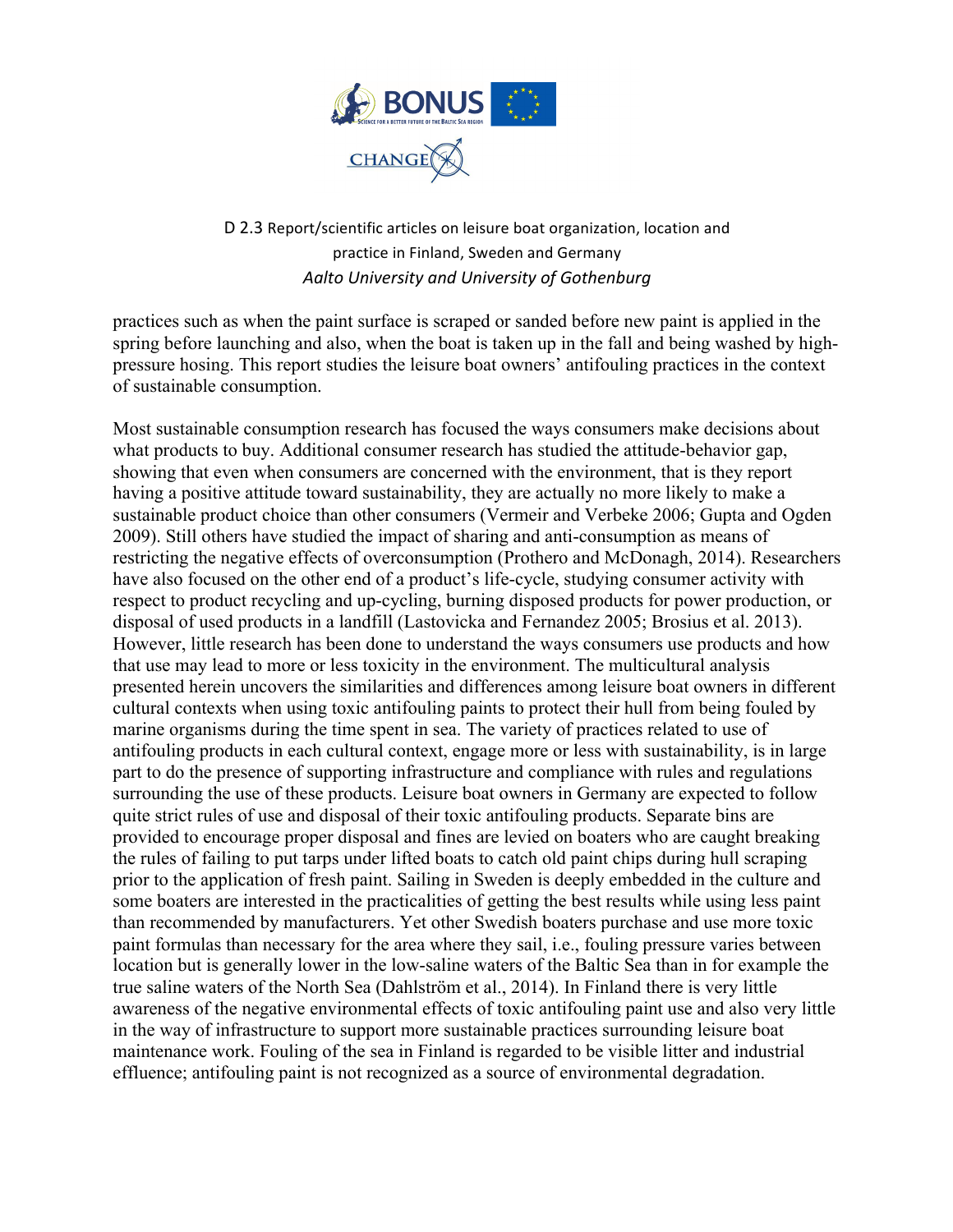

Our analysis and findings offer implications for public policy programs, in particular social marketing efforts to increase awareness of the often unseen toxicity of antifouling paint use and suggest new ways to effectively maintain leisure boats resulting in less environmental damage to the sea and sea life. For example, more focus should be paid to intervention possibilities in the sustainable use of products and services, at the level of consumer behavior. Social marketing campaigns educating harbor masters, yacht club members and individual boat owners about the best and proper use of the least toxic paint would go some ways improving boat maintenance and the health of the sea. Market resource innovation development can be encouraged through the use of incentives. Additional policy intervention could be directed to regulating the maintenance of the boat hull by imposing fines or other sanctions on boaters who fail to contain paint scrapings.

### **2. The purpose**

This study is part of WP2 of Bonus CHANGE, namely task 2.2 Study of pleasure boat cultures. One important element crucial for the success of sustainable non-toxic antifouling products is the connection to existing boat cultures. Boat cultures, which are assumed to be different in Sweden, Finland and Germany, prescribe accepted ways of dealing with antifouling. These boat cultures include normalized boating practices. Within this task the sociocultural dimension of boating and anti-fouling practices in the Baltic will be described in regards to: the social importance and meaning of leisure boating and connected anti-fouling practices, and the cultural difference in social importance and meaning of leisure boating and connected anti-fouling practices. This study closely couples with tasks 2.2, 2.3, 3.1 3.2, 3,3 and 4.1 in Bonus CHANGE, i.e., studies of leisure boat cultures; studies of leisure boat organizations, location and antifouling practice; mapping the market of AF techniques; mapping the legal situation of AF techniques; and recommendations for alternative governance structures.

## **3. Method**

Practice theory methodology is appropriate for the purposes of this research for a number of reasons. It illustrates that sustainable patterns of consumption can only emerge within social practices in which they are embedded (Warde 2005; Røpke 2009) and also offers a community level, non-individual concept to explain sustainable consumption. Previous research demonstrates how practices change and evolve (e.g., Shove 2005; Nye & Hargreaves 2010). Vargo et al. (2013) emphasized that new practices need to become institutionalized, meaning that existing institutions need to be changed, adapted or divided or even new ones created so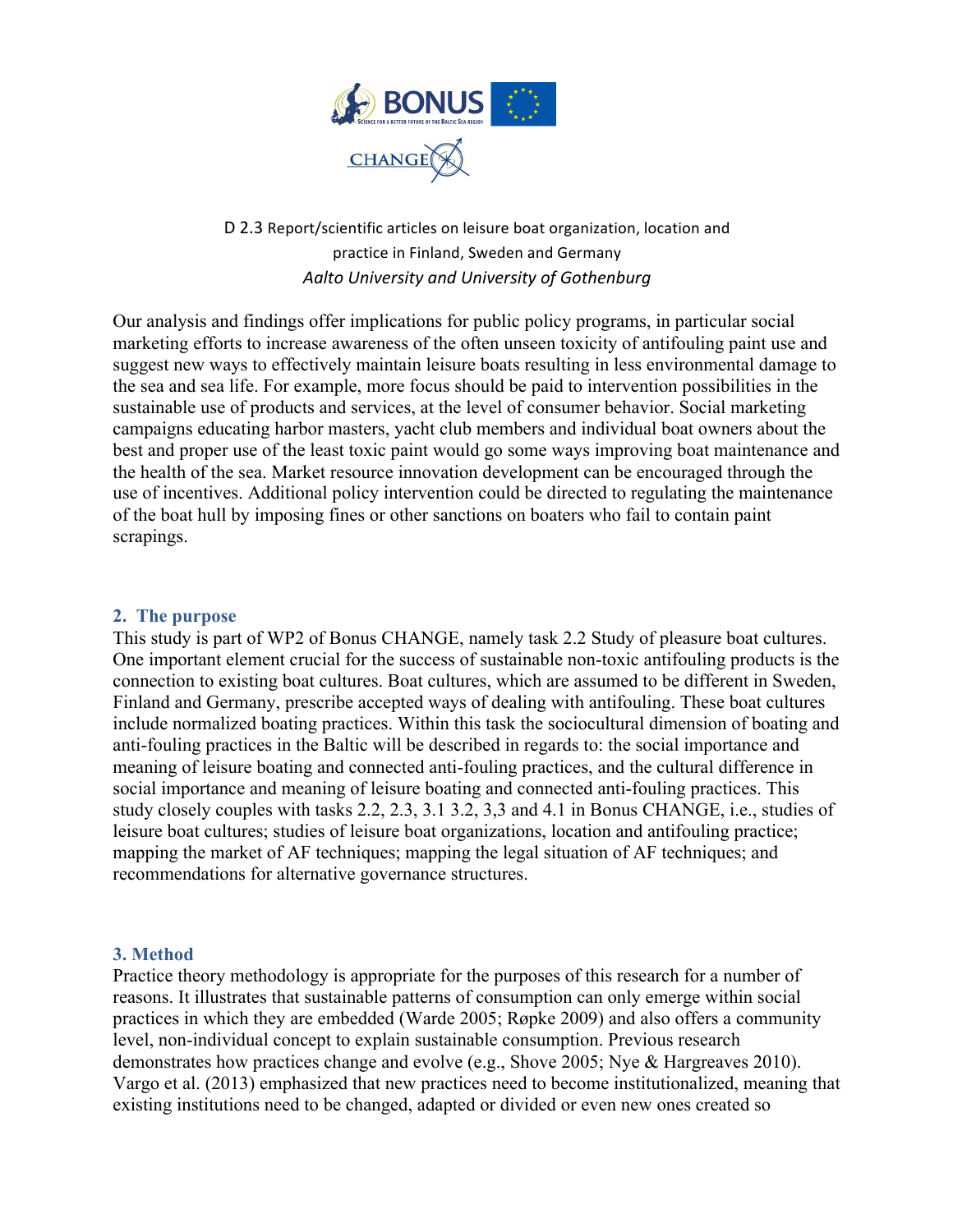

practices can develop in a different way. The bulk of sustainable consumption research arose from the individualistic (mirco) approach, yet contemporary scholars acknowledged the importance of examining the social (macro)

structures behind consumption (Spaargaaren, 2003). The study here aims to add to the resent shift to toward a practice theory perspective in sustainability research (e.g. Røpke 2009; Magaudda, 2011; Shove et al 2012) with respect to consumers' cultural context.

## **4. Outline of report**

This report is made up of a scientific manuscript aimed to be submitted to the journal *Marcomarketing.* 

## **Maintenance Practices: Perspectives for Product Life-cycle Sustainability**

Diane M. Martin, Professor, RMIT University, Melbourne & Visiting Professor Aalto University School of Business, Helsinki Anu A. Harju, PhD, Aalto University School of Business, Helsinki Emma Mäenpää, PhD candidate, Aalto University School of Business, Helsinki Bianca Koroschetz, PhD candidate, School of Economics, Business and Law, Gothenburg

Acknowledgement: This work resulted from the BONUS CHANGE project and was supported by BONUS (Art 185), funded jointly by the EU and the Academy of Finland

## **Abstract**

This paper examines how consumer practices during maintenance and use result in wide variance in overall consumption sustainability. This paper employs a practice theory approach (Shove, Pantzar, and Watson 2012) to leisure boat consumption, focusing on boat maintenance practices, in three European countries in the Baltic Sea region. Analysis of findings show cultural variance in material conditions (such as marina infrastructure and regulatory conditions) but also at the level of knowledge and understandings of both maintenance practices and sustainability, illustrating how developing material parameters is likely to lead to increased sustainability by shaping existing practices. The findings offer implications for public policy efforts and further consumption theorizing, revisiting both moralist and rationale perspectives as processes for increased responsibility for product sustainability at the hands of consumers.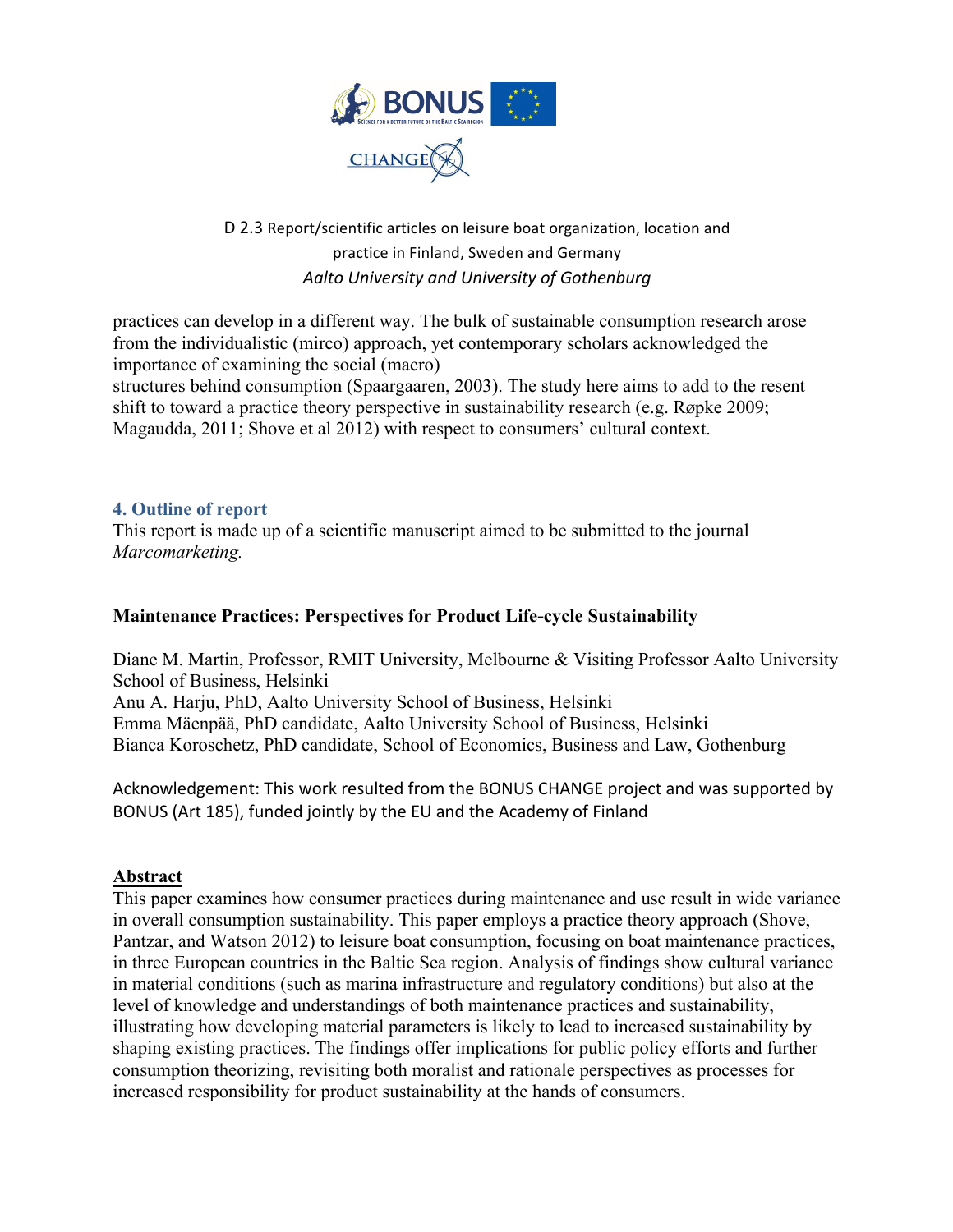

## **Introduction**

Sustainable consumption research has mainly focused on product choice, the attitude-behavior gap, moralizing for green consumption behavior, or sharing and anti-consumption as means of restricting the negative effects of overconsumption (see McDonagh and Prothero 2014 for an overview). Likewise, researchers have investigated product disposal schemes such as reduce and recycle campaigns and practices (e.g. Lastovicka and Fernandez 2005; Brosius, Fernandez, and Cherrier 2013). While these two ends of product life-cycle have been widely examined under the lens of environmental sustainability, practices of product use remain under-theorized (Prothero et al. 2011). Practice theory allows an expansive perspective for analysis of consumer behavior, and have been increasingly employed to examine sustainable consumption (Hand, Shove and Southerton 2005 ; Røpke 2009; Hargreaves 2011; Sahakian and Wilhite 2013).

### **Theoretical Foundations**

### **Sustainable Consumption**

Marketing has a well-earned reputation for driving over-consumption and the consequential environmental degradation, income inequity and human illness. Yet consumption's role as a key driver of environmental degradation has also increased interest in sustainable consumption research (Cohen 2006). The missive at the core of this work is sustainable development, commonly defined as meeting "the needs of the present without compromising the ability of future generations to meet their own needs" (World Commission on Environment and Development 1987, 8). Marketing scholars adapted this definition with a focus on consumption (Heiskanen and Pantzar 1997; Dolan 2002; Shrivastava 1995), taking into account environmental, economical and social sustainability as applied to marketing writ large (Heiskanen and Pantzar 1997; Kilbourne, McDonagh, and Prothero 1997). This increasing interest in sustainability in the field of consumer studies is evident in advent of several recent special issues (see e.g., McDonagh and Prothero 2014 for a review) including the *Journal of Marketing Management* (1998, 2012, 2015) and the *Journal of Macromarketing* (2010).

Theories of sustainable consumption initially focused on consumer behavior. Typologies linking sustainability and consumers began when Fisk (1974) admonished consumers to consider the environmental costs of consumption. Webster (1975) defined a "socially conscious consumer" as one who considers public consequences of individual consumption and uses their purchasing power to effect social change. Later, the conceptualizing the "critical consumer," as one endowed with the capacity for and interest in social and political change in the form of purchasing power (Sassatelli, 2006, 2008) and informed decisions was added to the list. Beyond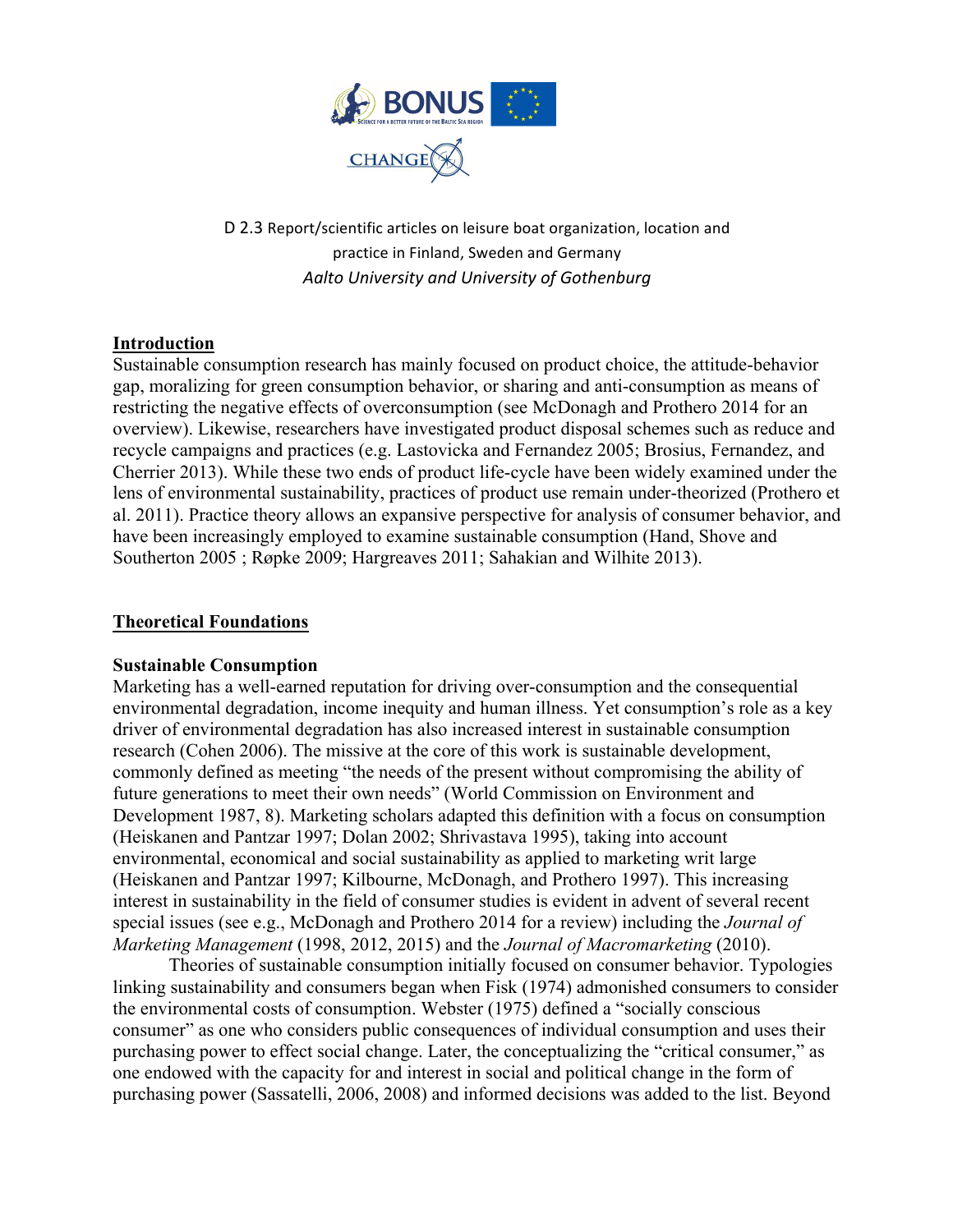

consumer typologies, scholars also examined consumer behavior change efforts, i.e., overconsumption, decision-making process and the consumer-led anti-consumption movement (e.g., Kozinets and Handelman 2004; Cherrier 2010; Vermeir and Verbeke 2006). Yet, initiating changes among consumers cannot solely make for a sustainable future (Thøgersen 2005), so theorists also examined market initiatives such as the third party labeling schemes (Thøgersen 2005) and competitive sustainability efforts. At the macro level, researchers investigated structural and institutional perspectives, including changes in the dominant social paradigm and market level ideologies (Prothero et al. 2011; Holt 2012).

The outcome of these efforts meant sustainable product research focused primarily on consumers' product acquisition, examining sustainability embedded in the product and consumer choice (Gupta and Ogden 2009; Assadourian 2010; Young et al. 2010; Moisander 2007; Vermeir and Verbeke 2006). Whereas marketers have traditionally been interested in how to get consumers buy more, sustainable consumption has directed attention towards encouraging consumers to consume less or better (Jackson 2009). However, researchers have long been unsuccessful in explaining the "behavior attitude gap" wherein consumers who propone to hold positive attitudes regarding sustainability, still fail to consume the more sustainable products on offer (see also Eckhardt, Belk, and Devinney 2010). Studies consistently found that even when consumers are concerned with the environment, and profess a sustainable attitude, they do not behave accordingly (Vermeir and Verbeke 2006; Gupta and Ogden 2009). Part of this disconnect may be with the attitude behavior studies themselves which only examine isolated behavioral items (Shove 2010) rather than comprehensive interrelated elements.

Yet, product acquisition is not the only behavior to garner researchers interest. Starting in 1977, Jacoby, Berning, and Dietvorst argued that more focus should be paid into product disposal. Scholars have indeed been increasingly interested in studies focusing on product disposal, reuse, and waste management (e.g., Brosius, Fernandez, and Cherrier 2013; Price, Arnould, and Curasi 2000; Lastovicka and Fernandez 2005; Närvänen, Mesiranta, and Hukkanen 2013).

Still, the majority of research conducted in sustainable consumption had focused largely on two ends of the product consumption cycle: the product choice and acquisition such as buying green products (e.g., Vermeir and Verbeke 2006; Moisander 2007; Gupta and Ogden 2009; Young et al. 2010) or on waste management such as recycling (Bulkeley and Gregson 2009; Ekström 2014). Between these two endpoints is the *use* of the product. Few studies examine product usage and product life extensions, in particular product maintenance, which plays an important role in enhancing sustainable consumption (Prothero et al. 2011), but as discussed in our study, maintenance can also decrease sustainability. This perspective emphasizes the circular nature of product lifecycle instead of previous focus on consumption as linear process (Brousius, Fernandez, and Cherrier 2013; Hargreaves 2011). As Prothero et al. (2011) note, product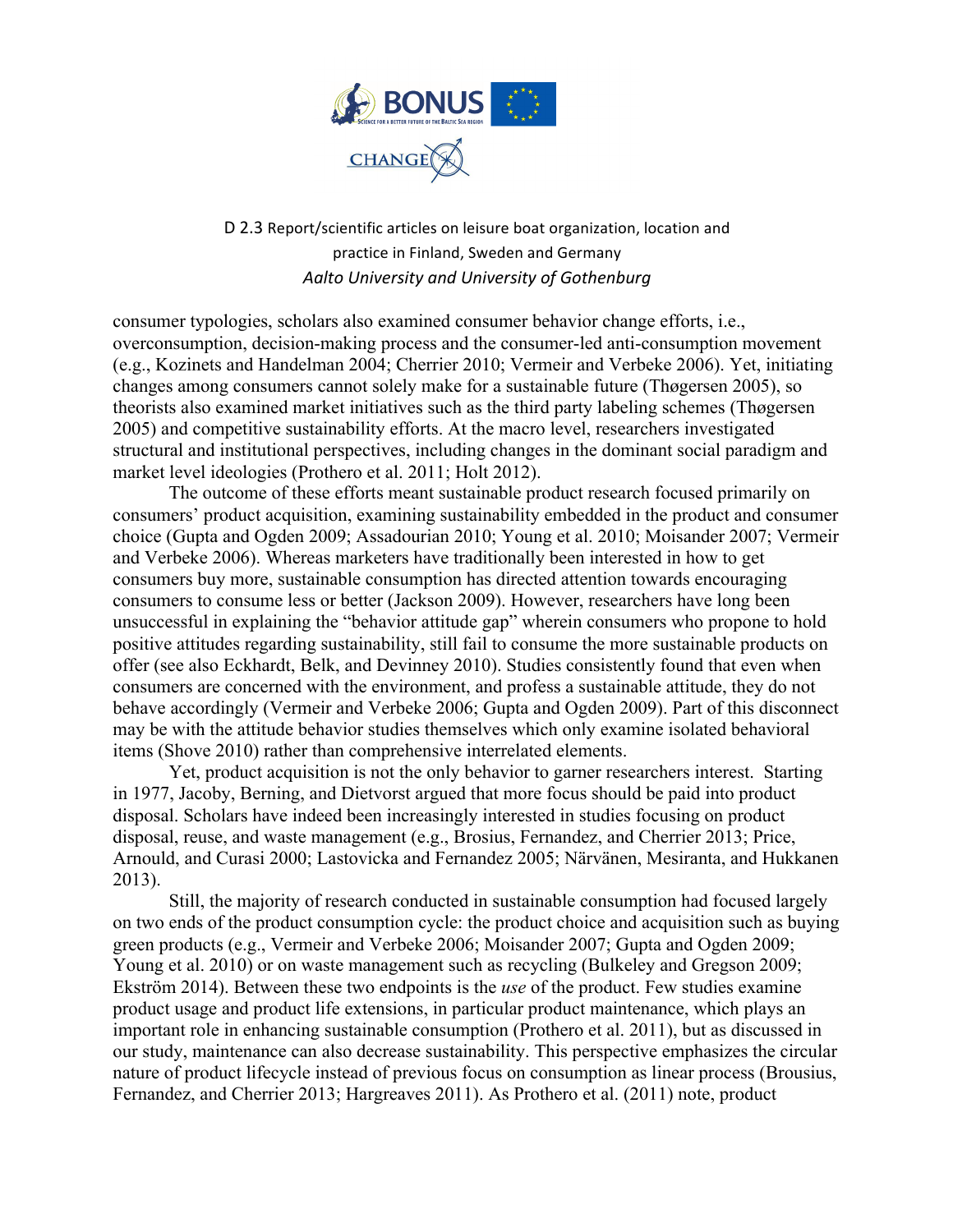

maintenance influences both product life and product replacement.

The overall sustainability of a product is usually measure some form of Life Cycle Analysis (LCA), "a tool to assess the environmental impacts of product systems and services, accounting for the emissions and resource uses during the production, distribution, use, and disposal of a product" (ISO, 1997). Consumption in LCA studies generally focuses on activities with little possibility for variance of consumer behavior, for example "energy and detergent consumption during the use of a washing machine, or the environmental load associated with the disposal of mobile phones" (Hertwich 2005, p. 4673). The traditional LCA input-output analysis provides limited information for understanding product use and variance of overall environmental impacts. Hertwich (2005, p. 4673) also notes that while "the LCA has proven useful in the context of sustainable production...it has been little used in the sustainable consumption." Scholars have yet to theorize *the ways product use* relates to the overall sustainability of the product, in other words, the full consumption cycle. This study intends to partially fill that gap with a focus on product usage, the post-purchase, pre-disposal part of the cycle. Our work answers calls (e.g., Prothero et al. 2011; Brousius, Fernandez, and Cherrier 2013; Sahakian 2010) for policy makers and marketing researchers to view consumption as full consumption cycle of acquisition, consumption and disposal.

When considering how to change behavior to be more ecologically benign, focus should be on the wider perspective and not solely on a narrow resource or concern (Sahakian and Wilhite 2013; Welch, forthcoming). Scholars have called for more research beyond the individual consumer toward considering the wider social and cultural context particularly "the significance of cultural conditions of possibility in guiding and constraining consumers' ways of being and acting in the world" (Moisander, Valtonen, and Hirsto 2009, 343) and for more socially oriented studies, aimed at understanding the social structure of sustainable consumption (Shove 2010, Spaargaren 2003). To do so, we employ the analytical power of practice theory.

### **Practice Theory**

Consumption, can be viewed as Warde (2005) suggests as a moment "that arises in the course of performing and participating in social practices, and meeting the shared requirements of normal and appropriate conduct [and thus it] follows that the importance of materials relate to their role in configuring the practices for which consumption occurs" (Evans 2017). Similarly, Halkier and Jensen (2011) point out how practice theory enables understanding consumption as "on-going accomplishments" at the intersection of multiple practices, thereby moving away from individual consumer choice and toward seeing how various ways of consuming are entangled with social change (see also Halkier, Katz-Gerro and Martens 2011). In a similar vein, Shove (2017, 165) conceptualizes consumption as something that occurs in the course of social practices, and therefore "the spatial organization and timing of such practices matters for the spatial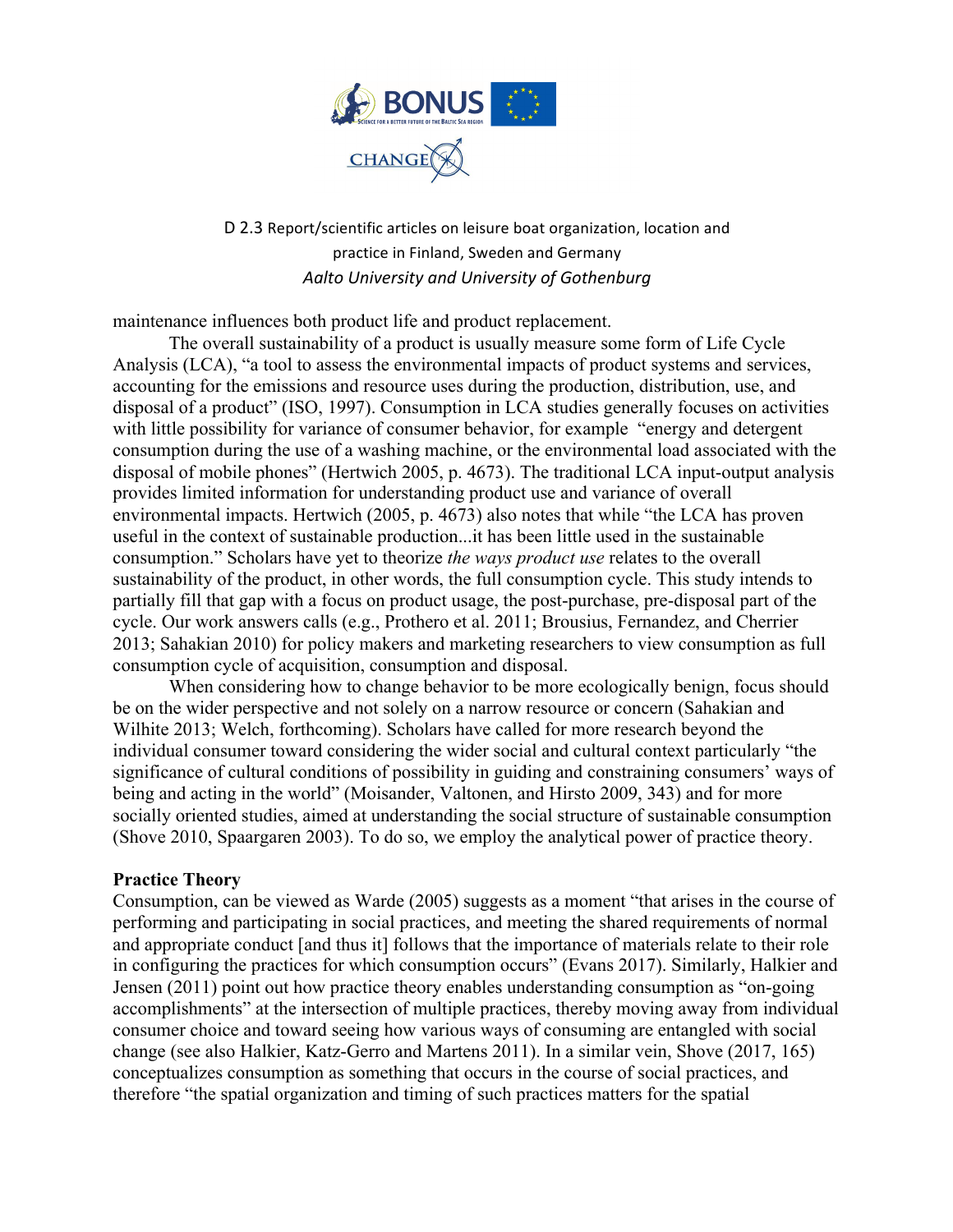

organization and timing of consumption" as well as for the circulation of materials and for the storage and distribution of materials.

Warde (2014) also noted the usefulness of approaching consumption from the perspective of practice theory as it allows moving beyond individual choice and focuses on common social processes. Shifting the attention from consumption as a cultural perspective to consumption as practice enables the examination of the *use* of commodities and the different roles material elements play (Shove, 2017) in practice. Practice theory also offers a way out of the attitude behavior and value-action gap conundrum (Welch and Warde 2015) through analysis of sustainable consumption patterns within social practices in which they are embedded (Warde 2005; Røpke 2009). Furthermore, the concepts of social practice theory (e.g., Hargreaves 2011) enable researchers to achieve a non-individualistic perspective on consumption and therefore have a more significant explanatory power (Shove 2010). Because practices occur as arrangements, as bundles of different practices that span spatial and temporal domains (Shove, 2017), practice theory confounds the distinction between micro and macro as useful divisions (Nicolini, 2017a; Nicolini, 2017b). The aim of practice theory is to explain how different practices achieve doing what they do, how they are linked to each other, and how changing the constitutive elements of practice helps achieving changes in the said practice, for example, toward more sustainable outcomes.

Reckwitz (2002, 250) defines practice as "a routinized type of behavior which consists of several elements, interconnected to one and another." He explains further that a practice exists as a "block" or a "pattern which can be filled out by a multitude of single and often unique actions" that then reproduce the practice (Reckwitz 2002, 250), referring to the repetitive character of a practice. Shove, Pantzar and Watson (2012) extended Reckwitz's culturally-oriented explanation of practices, in particular by developing the material dimension of practice theory and they thereby add "a material dimension to what are otherwise conventionally 'social' theories" (Shove et al. 2012, 9). They thus construct a classification of practices consisting of the following elements: material, competence and meaning. The *material* aspect encompasses objects, infrastructures, technology, tools, hardware and the body itself (Shove et al. 2007). Schatzki (2002, 106) concurs, arguing that "practices are intrinsically connected to and interwoven with objects" and how understanding specific and situated practices requires consideration of the material conditions (Schatzki et al. 2001). The material agency emphasizes the importance of the objects, especially technologies in consumption practices. Material devices can shape or be shaped by practices. For example the invention of home cooling devices enabled cooling indoors (Wilhite 2008). This new technology also changed social practices where people are able enjoyed sitting inside on hot day, yet also spent less time outside in the fresh air. *Competence*, the second element of practice, can be described as a bundle of practical knowledge, skills, and forms of understanding. Furthermore, Shove et al. (2012) emphasize the circulation of practices,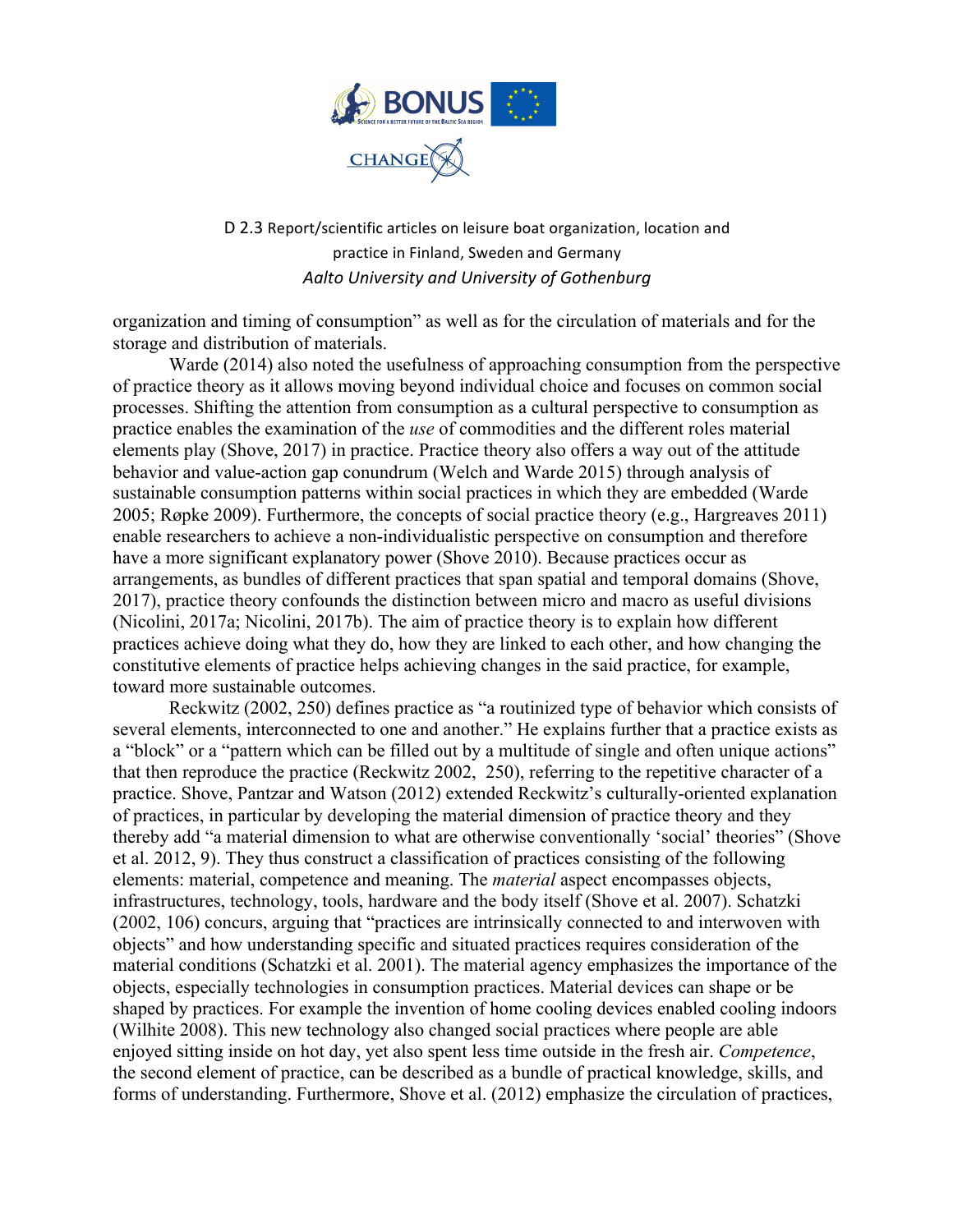

their reproduction but also transformation. The third element, *meaning*, refers to "the social and symbolic significance of participation at any one moment" (Shove, Pantzar and Watson 2012, 23).

The first generation of practice theories established by Giddens (1984) and Bourdieu (1977) studied only human actors (Spaargaren 2011), however other practice theories accentuate the significant role of material artifacts in practices and non-human entities are regarded to be essential for the production of social practices (Preda 1999; Orlikowski 2007; Gherardi 2017). Materials are important in every practice since performing practices requires different material artifacts (Røpke 2009; Shove et al. 2012). In our study of boat maintenance practices the relationship between the material (e.g. boat) and the practice of maintenance demand consideration of the boat. The link between environment and practices are the material components, such as products, infrastructure, and tools that people need to perform practices (Røpke 2009) but also the human body carrying out the practice. Thus, practice theory and sustainable consumption research are linked through the material component of practices (Sahakian and Wilhite 2013) while the elements of competence and meanings are equally important. The application of practice theory has convincingly shown that material elements including the human body, meanings and competences, configure consumption practice and that the dynamics between these elements have transformational properties in sustainable consumption studies (Magaudda 2011; Shove, Pantzar and Watson 2012). Practice theory has been increasingly used in the sustainable consumption studies due to its holistic focus on consumption (Røpke 2009) and relevance to a particular environmental problem (Sahakian and Wilhite 2013). It has been used to explain the ways every day routines such as showering and commuting result in big environmental impacts (Shove, Pantzar and Watson 2012; Hand, Shove and Southerton 2005).

Practice theory research also examines how practices change and evolve (e.g., Shove 2005; Nye and Hargreaves 2010; Halkier and Jensen 2011). Vargo, Wieland, and Akaka (2015) emphasized that new practices need to become institutionalized, meaning that existing institutions need to be changed, adapted or divided or even new ones created so practices can develop in a different way. The bulk of sustainable consumption research arose from the individualistic approach, yet contemporary scholars acknowledge the importance of examining the social (macro) structures behind consumption (Spaargaren 2003).

Traditional ways of doing things are embedded in culture. These practices stem from long held traditions and rarely invoke consumers' imagination or reflection, yet may be inherently unsustainable and inadvertently cause harm to the natural environment. While similar in purpose and goal, practices in different cultural contexts may vary widely in sustainability outcomes. As practices are both cultural and material (Gherardi 2017), we need to examine practices from a perspective that allows us to consider the influence of both dimensions, but also that of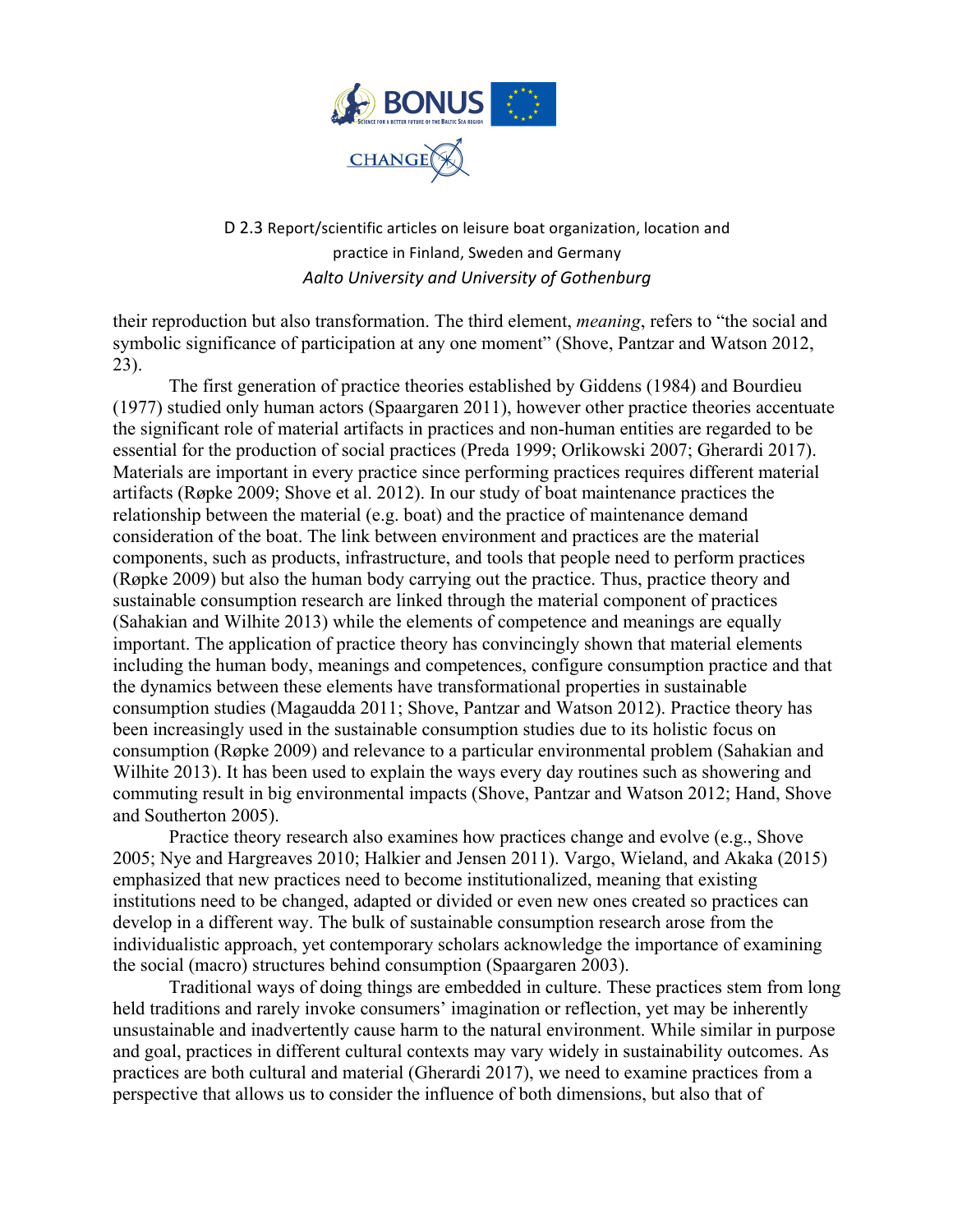

meanings, knowledge and skills, all culturally variant as well as intertwined with materiality. Reckwitz (2016, 114, italics in original) argues that it is "because the *social* practices depend on implicit schemes of knowledge [that] they are always *cultural* practices." The study here aims to add to the resent shift toward a practice theory perspective in sustainability research (e.g. Røpke 2009; Magaudda 2011; Shove, Pantzar and Watson 2012; Shove 2017; Casey, Lichrou, and O'Malley 2017) with respect to consumers' cultural context. Therefore we pose the following question: What are the different practices evident among the Finnish, Swedish and German cultural contexts with respect to product use, and in what ways are those practices more or less sustainable?

## **Methods**

### **Context**

The context for this study is boat maintenance practices among Finnish, Swedish, German leisure boaters in the Baltic Sea. Maintenance of the boat hull is particularly implicated in sustainable consumption studies as the hull interacts with the marine environment while in use and the land environment during maintenance and storage. Most leisure boat owners use toxic antifouling paint to keep barnacles from attaching to the hull, thereby improving boat maneuverability and decreasing drag with in turn lessens fuel costs. Antifouling paint used to combat barnacles, causes particular problems as the use of these products continuously adds to the distribution of biocides in the coastal ecosystem (Thomas and Brooks 2010) and leads to the death of marine organisms.

Boat maintenance happens in the spring when the boat is prepared for the season. Springtime maintenance includes scraping old paint from the hull and applying new paint to the scraped surface. In the fall the boat is lifted from the sea and the hull is usually pressure washed (although some use only a sponge) in preparation for wintertime storage on land. Unfortunately during the scraping and washing process loose paint fragments are removed and pollute either the water or soil (Eklund and Eklund, 2014; Eklund, Johansson and Ytreberg 2014). These practices are particularly harmful in the semi-enclosed Baltic Sea (see Ytreberg, Karlsson and Eklund, 2010), an area where the exchange of water is limited and water pollution is among the highest on Earth. In short, leisure boat maintenance practices of 3.5 million boaters add significantly to the poor health of the Baltic Sea.

### **Data Collection**

We combined various qualitative data collection methods, including ethnographic interviews, photographic and video data collection and participant observation of boat maintenance. Ethnography has been increasingly used in studying everyday cultural consumption (Arnould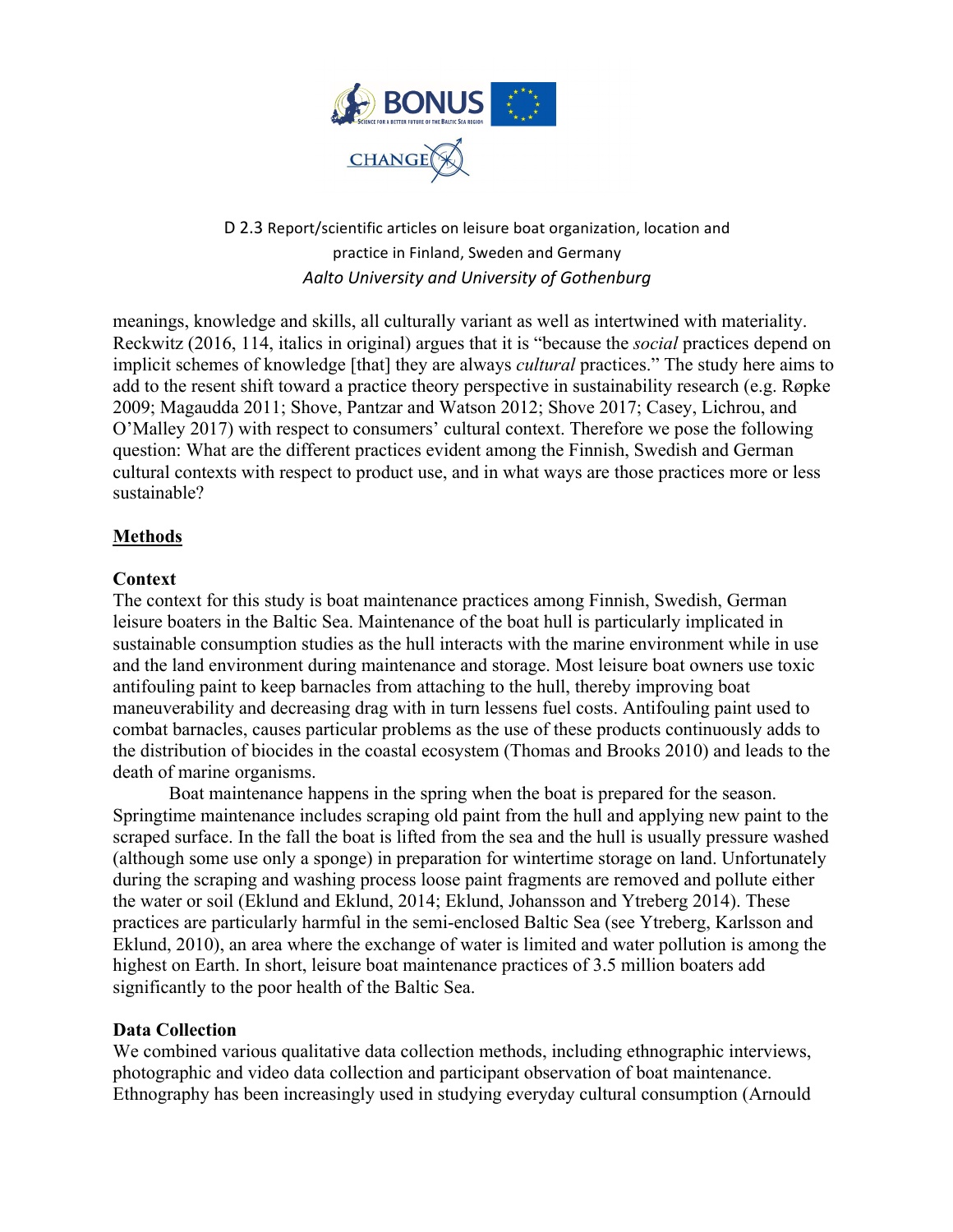

and Wallendorf 1994; Arnould and Thompson 2005), but also to study consumer practices in the context of environmental behavioral change (Hargreaves 2011) and sustainable consumption (Casey, Lichrou, and O'Malley 2017). It enables researchers to go beneath superficial or socially desirable meanings (Goulding 2005) and helps in understanding the culturally shaped actions and everyday social interactions (Arnould and Wallendorf 1994). It is especially useful for the present study because of ethnography's focus of observing consumers in their everyday life while they are carrying out their practices (Reckwitz 2002).

We collected extensive field notes describing the boat maintenance practices concentrating on pre-painting preparation of hulls including the scraping the old layers of antifouling paints, noting for example, whether or not the participants covered the ground to catch bits of the toxic paint. Participant observation was done both in the spring when the boats were painted and then launched for the coming season and in the fall when they were washed and prepared for winter storage. Through participant observation it was possible to study the relationships among people, organization of their doings, different patterns as well as the immediate sociocultural context (Jorgensen 1989).

Data was collected in five different boatyards around Baltic Sea. This multi-site approach allowed us to compare the extent to which maintenance at boatyards differed from each other. Since the environmental problem is not constrained within one nation's boundaries, a multinational, multi-sited strategy for data collection proved to be useful. We concentrated on boatyards in Germany (Kiel), Sweden (Gothenburg) and Finland (Helsinki). These sites were carefully chosen to represent multiple distinctive features found in marinas in the Baltic Sea. The marina in Kiel is privately owned. The marina in Gothenburg is semi-privately owned, that is, in part by a private company called Grefab (Göteborgsregionens Fritidshamnar AB/ Gothenburg Region Leisure Harbors) and in part by the municipality. The marina in Helsinki is publicly owned. The second Finnish site is a marina managed by a boat club, operating on land rented from the city of Helsinki.

Our data also includes boating blogs, boat magazines, policy documents as well as ethnographic noted collected during participation in boat maintenance activities. We conducted interviews with over 60 boat owners and harbormasters. Interviews lasted from 30 minutes to 1.5 hours and took place either in the boatyards where the informants were working or had their boat or in nearby cafés. We engaged with boat owners informally while visiting boatyards as well as at the annual boat fairs in Helsinki and Stockholm.

### **Findings**

Following the tenets of practice theory, we analyzed the data as materiality, meanings, and competencies. Together they make up a practice and are thus interrelated and mutually shaping.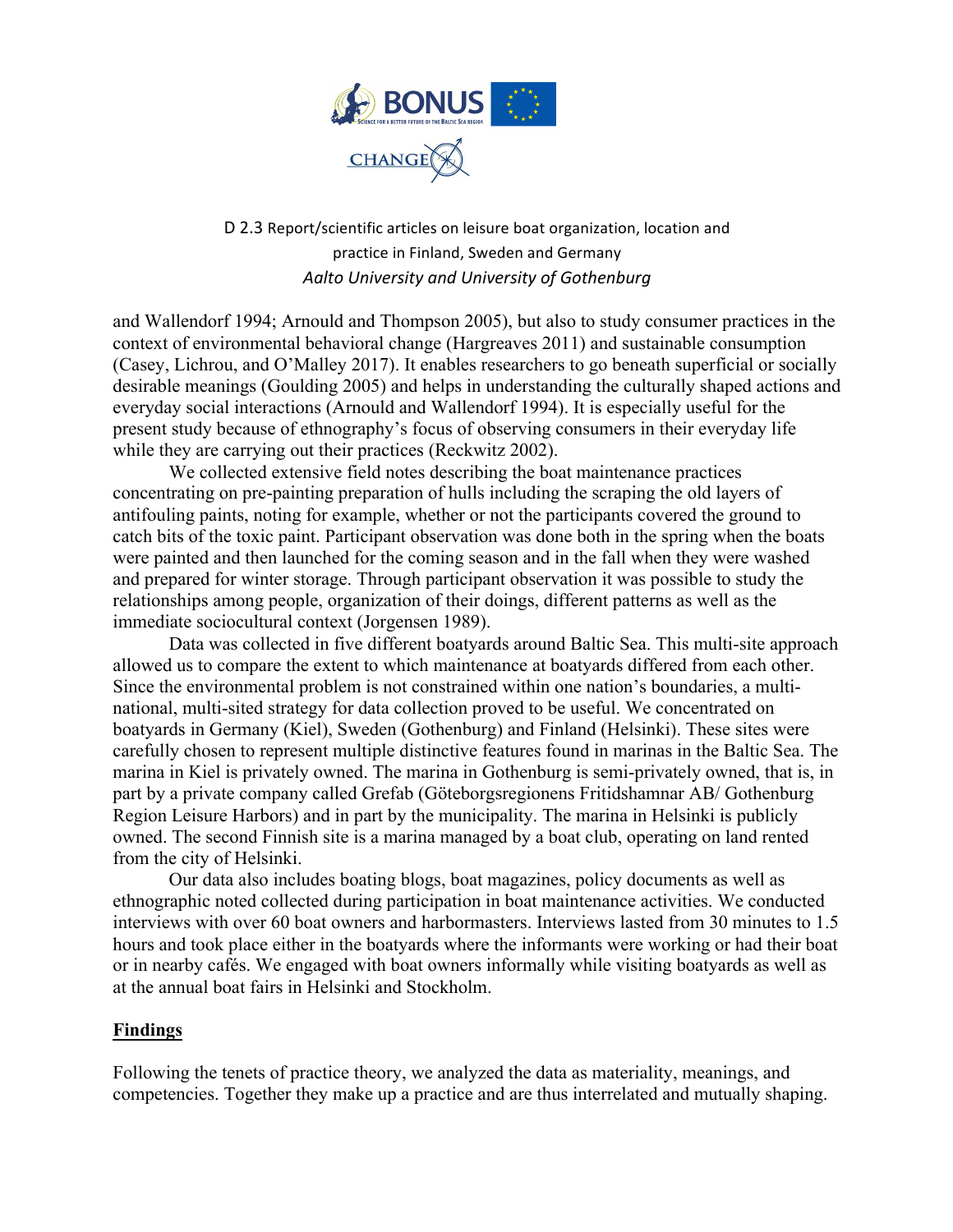

However, the elements may be linked in different ways, each influencing the others (Shove, 2017): this makes changing practices possible, and also illustrates how practices travel as they are interlinked with other practices, also historically (e.g. Nicolini, 2017a) and potentially future practices. Our findings suggest there are differences within all three constitutive elements of the boat maintenance practice of painting. We detail the country-level differences below. For example the material dimension of practice includes the degree to which infrastructure supports or doesn't support more sustainable practices, and includes consideration of the paints used, the boat, as well as the marine organisms and whether these are seen and problematic or unseen and endangered. Meanings, on the other hand, can be exemplified as notions such as "being a good sailor" and one's success at keeping the boat clear of barnacles as evidence of the same. Meanings also covers symbolic significance of membership to boating community, of historicity (familial belonging), identity as a boater (also rooted in historical meanings of belonging), the personal significance of nature as well as respect for nature, to mention but a few. It also includes things such as how harm, or environmental pollution and unsustainable consumption, are conceived and understood. Competence includes skills and the ability to care for one's boat, a do-it-yourself (DYI) ethos, combining practical knowledge and experience. Competence also extends beyond maintenance to being able to handle the boat during a storm or other unseen or unexpected natural scenarios. The elements of practice are mutually shaping (Shove et al., 2012), and the empirical material show how competence is shaped by the material dimension and materiality is shaped by competence. For example, changes in marina infrastructure have a direct effect of the practical skills and sustainability outcome, and eventually also on forms of understanding of what good practice means or the concept sustainability. In this way, meaning is also shaped and practices undergo gradual shift in how they are composed.

We find the biggest difference between the countries to be within the material conditions relating to boat maintenance. However, both material and meaning feed into the dimension of competence and how the practice is carried out: skills required to look after one's boat in alternative ways include subverting commonplace assumptions, and hence, consumer tactics on painting less stem from trust in one's own ability to "know better", or to know one's boat and the sea as an environment. Our findings suggest there are some differences in boat maintenance practices and the use of toxic paints among boat owners from the three different nations. These differences are detailed in the sections following our findings of general practices.

### **General Practices**

While antifouling practices are not undertaken every day, the adverse effect of harming the environment occurs every day as anti-fouling toxins are released whenever the boat is in the water (see e.g. Karlsson and Eklund 2004). Tests on boatyards throughout the Baltic Sea have proven that loose paint flakes removed through scraping and washing boat hulls are responsible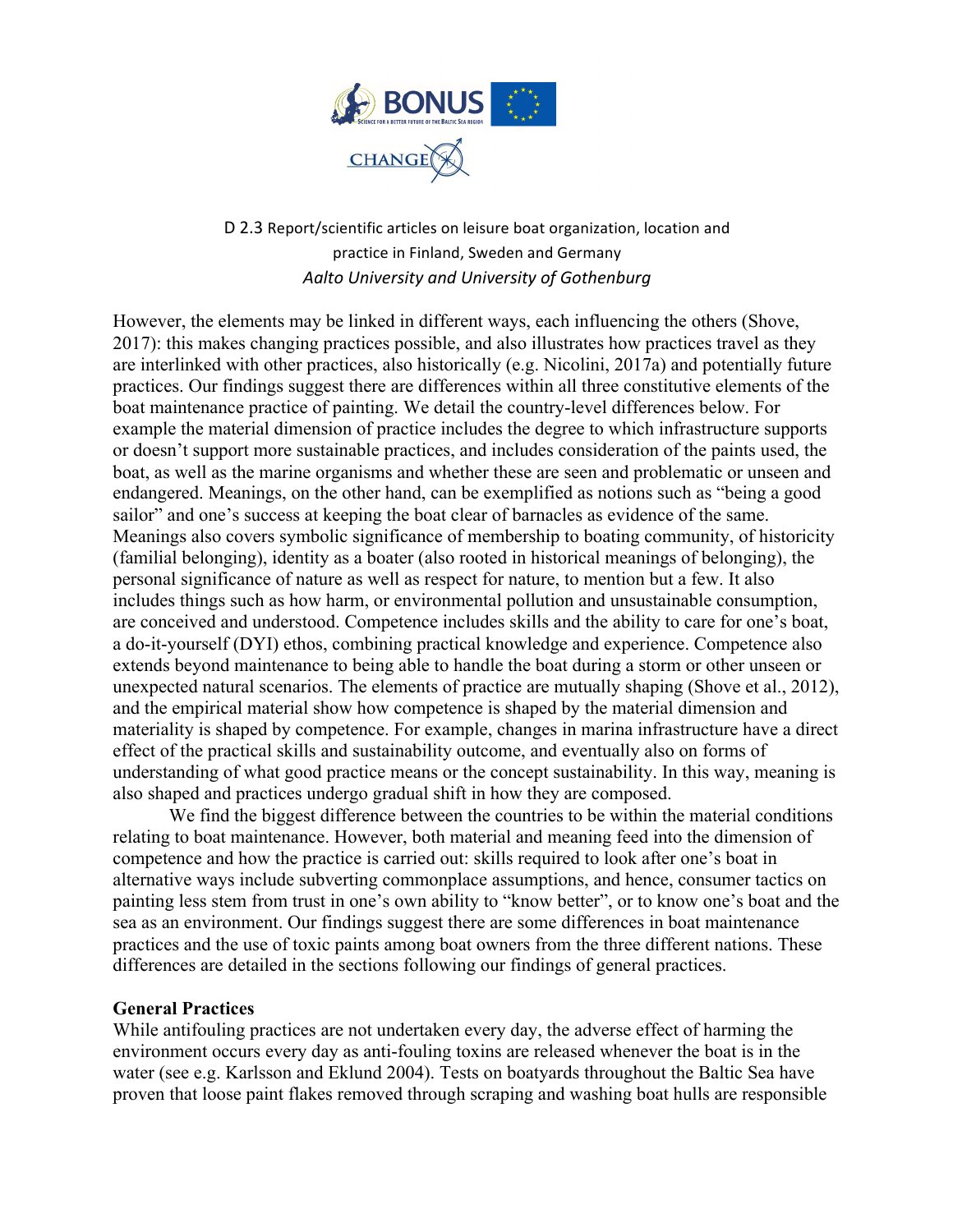

for the high pollution of the soil in boat yards and that it is necessary to change maintenance behavior (Eklund and Eklund, 2014). We found boat owners had very little understanding of this unintended harm to sea life, although the majority of boat owners are aware of the toxicity AF paints and the required level of care, including covering the soil when scraping the hull and recycling of paint tins, that should be taken during the maintenance procedure. Among the boat owners who were aware of the harmful effects of paint dissolving into the seawater, paint was still considered "lesser of the two (environmental) evils" as increased fuel consumption and the resulting CO2 emissions are deemed more harmful, and harm from fuel consumption can be mitigated by maintenance (i.e. reduce fuel consumption), in particular by a regular painting of the boat hull. In general, boating communities are environmentally oriented and some consider themselves to be environmentally conscious; however, the scope of the understanding of sustainability issues, of what is or is not environmentally friendly, is somewhat lacking. Partly this is due to lack of a combination of little information of the detrimental effects of AF paints on benign marine life and coupled with a general understanding of the harm of CO2 related to fuel consumption and one's carbon footprint.

Boat owners cite includes visible litter or otherwise leaving waste in the nature as unsustainable behavior. Both litter and producing excessive CO2 emissions are visible, easily understood forms of environmental harm. However, this is not the case with the AF paints where one cannot see the harm being done. Shaping the meaning of both what it means to be ecofriendly and what sustainable consumption entails as well as shaping the boaters' understandings of harm would most likely result in desired changes in competence, in practical knowledge at the level of carrying out the maintenance practice.

The "good boat owner" cares for the vessel and by extension the sea, following a tradition of semi-annual maintenance practices, including washing, scraping and polishing the hull before applying fresh paint. Proper regulation and supervised use of paints affects the likelihood of sustainable or unsustainable maintenance outcomes. The variety of practices in each cultural context engage more or less with sustainability, and this is in large part due to compliance with local rules and regulations and related sanctions.

#### *Material*

Along with the boat and the human bodies, material elements of maintenance include the paint, brushes and tarps used to carry out antifouling practices. High-pressure washing is offered at some boat yards while some boaters use only a sponge. Depending on how the wash water area is constructed and what services are offered it can either contribute to harming the environment or facilitate a more sustainable practice. In some boat yards the wash water goes without any filtering back into the sea, yet other boat yards have a filtering system to mitigate the likelihood of toxins reaching the sea. Similarly, some marinas provide appropriate waste and recycling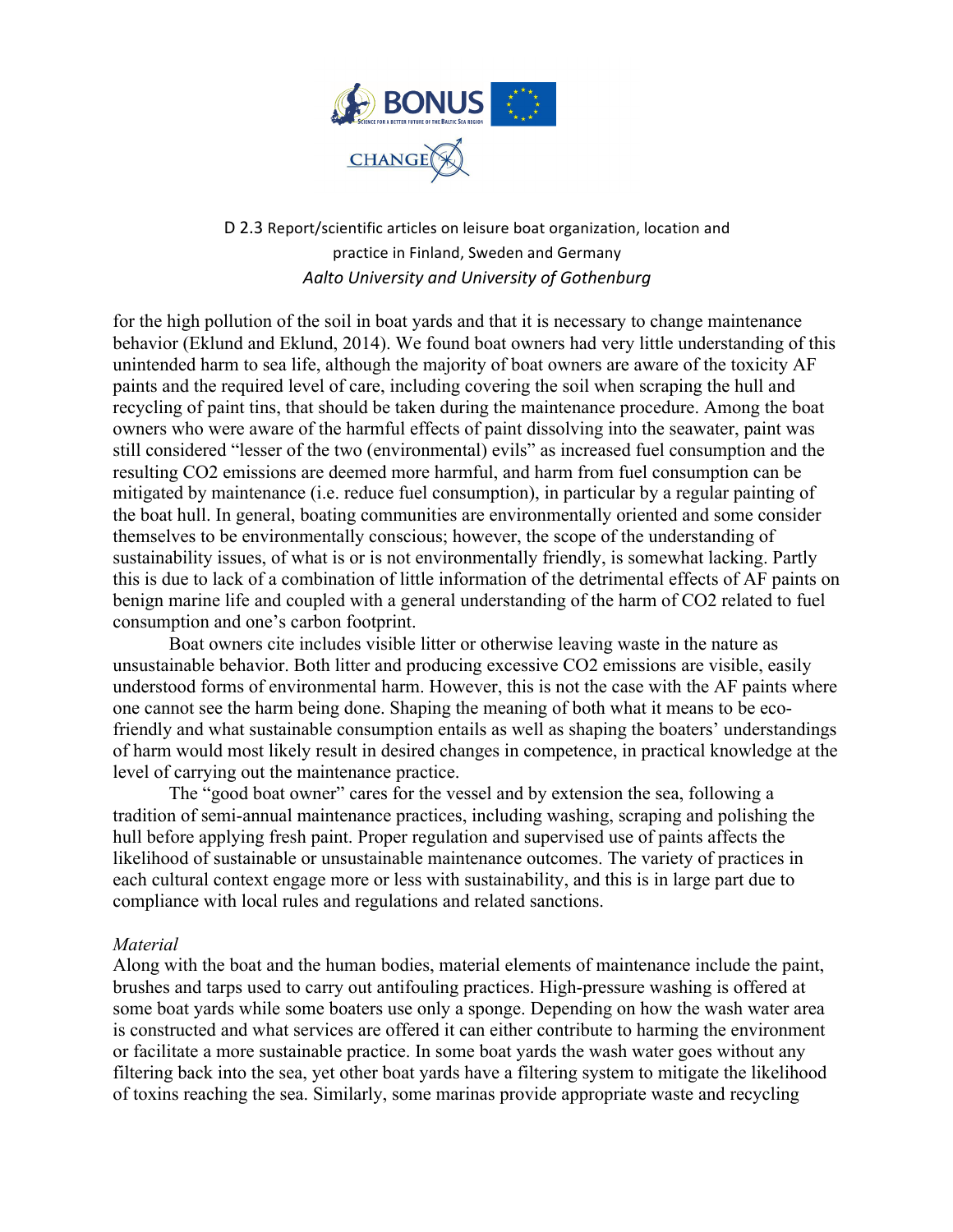

facilities for discarding toxic paint tins, while yet others neglect this aspect of painting practice related waste altogether. This illustrates how, as crucial component of practice, material elements like infrastructure and regulations as well as adequate supervision of these with sanctions can support sustainable consumption by enabling change in normalized maintenance practices. Although change in normalized practices can also be approached via the dimension of meaning, for example, in the form of increased awareness and new symbolic meanings attached to sustainable practices or what it means to be a caring boat owner, material elements are more accessible and concrete and have a direct consequence on practice.

### *Meaning*

Social meanings, such as the symbolic significance of participation, historicity (belonging to family, familial traditions and meanings around boating), emotion, and the inter-connectedness of meanings and identities (Schatzki, 2001) are evident in the maintenance practices. Meaning is derived from expertise of the boat owner and connection to the boat itself, the country-level cultural context, and the meaning of being a good sailor. The interrelation of practices places boat maintenance relative to boating practice, the act of boating or sailing, which is the end goal of maintenance as well. Thus, the supporting practice of maintenance (Shove, Pantzar and Watson 2012) and the related competence enables pursuing the desired emotional ends in the dominating practice of sailing.

As Shove, Pantzar and Watson (2012) point out, community is integral in the sharing and spreading of practices, and thus, meanings and competencies travel. Indeed, community, both cultural boating community and familial boating community, emerge as significant factors in learning common maintenance practices of becoming a sailor. Normalized practices also play a role in becoming part of the community. Yet, if practice changes, community is also a key actor in spreading the new and rearticulated practice, for example regarding sustainability. Boaters also exhibit creativity regarding historically persistent practices, such as painting, and engage in practices of painting less in several different ways, a subversive act that ultimately draws on knowing one's boat. It is also within the community that the appropriate and good performance of practice is defined and the understanding of good maintenance practice distributed. On the other hand, linkages between practices can also be broken, giving way to new ways of doing things. In this way, new practices of painting less and other sustainable maintenance methods could also gain momentum within a community.

One of the essential symbolic meanings of being a boater is that is being a "good sailor." This is a complex notion as being a good sailor is not simply a matter of mechanical skills that can be acquired in a class/course on sailing or even over a couple of years of boating, but rather it encompasses a range of values from respect for the nature and keenness to protect it; the ability to read the weather, being able to be "one with nature" and linked to this; the capacity to act in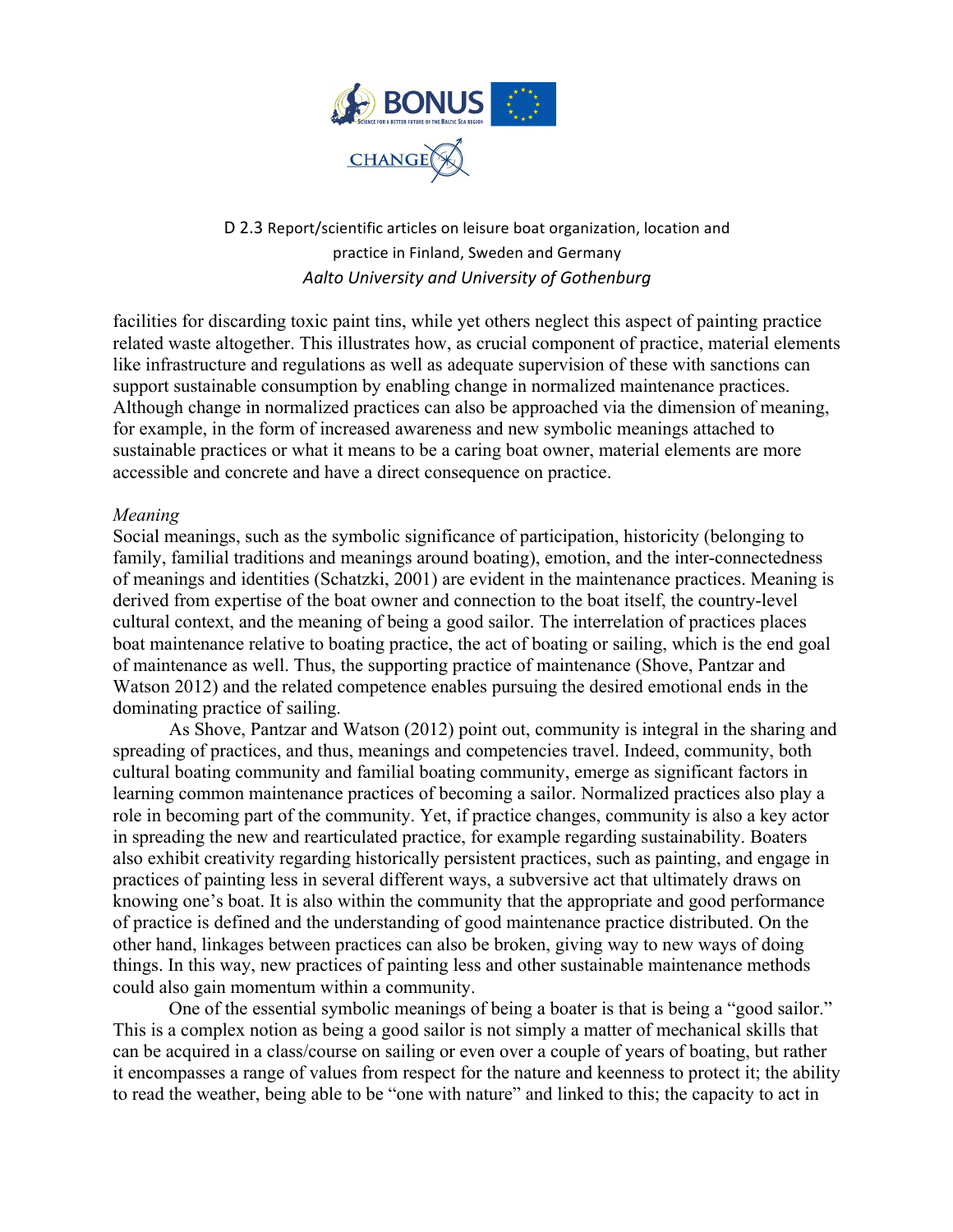

sudden and unpredictable situations, a certain tenacity and endurance, of not giving up. In addition, taking care of the one thing that spans all these meanings and related activities, the boat itself, is essential to one's identity. This in turn contributes to the DIY culture.

### *Competence*

Competence with respect to operating the vessel, preparing the boat for the season and limiting the environmental damage of toxic paint use is in the hands of the boat owner. However, there are two things to consider: first, knowledge is acquired within the community of practice, including cultural intelligibility which occurs in the given cultural context, founded in traditional practices; second, the performance of painting is also guided by instructions from the manufacturers who no doubt are motivated by financial gain as well as by regulations. However, paint manufacturers don't include the most sustainable use practices on their packaging (i.e., providing a tarp under the boat while applying paint and to catch paint chips while scraping the hull) nor do they suggest applying *less* paint, such as painting on an "as needed" basis, or only every other year when this is found sufficient. Thus, extra effort practices for maximal product sustainability become the personal responsibility of the each boat owner and naturally this varies greatly. The product lifecycle sustainability/toxicity total of any given anti-fouling effort is in part determined by consumer use of the product in practice, but also determined by infrastructural, regulatory, and other material relations.

Boat maintenance is a traditional DIY activity that is passed down generations. As practices are historical (Schatzki, 2002; Nicolini, 2017b) they persist through time and in the context of boating, maintenance practices are generally acquired via immersion in community. Community, here, spans the local and global boating community and cultural context to include family and the past generations. Also, in case the boat owner is new to boating, the boating community will help and support in the learning process, passing on the same normalized practices. It is fair to say that painting the boat has long historical roots and changing any practice with historical and symbolic significance needs to consider these aspects.

While being knowledgeable about one's boat is linked to meanings such as identity as a sailor, it is also linked to skills which may take decades to master. The alternatives to AF paints employ different embodied practices and require a different set of skills, for example covering the hull with a cover, or manually scraping the bio-fouling from boat hulls. Any effort to render the alternatives attractive would have to address this issue of embodied practice, and one way may be addressing the meanings attached to boat maintenance.

## **Germany**

The German data demonstrates the most profound efforts to limit environmental toxicity due to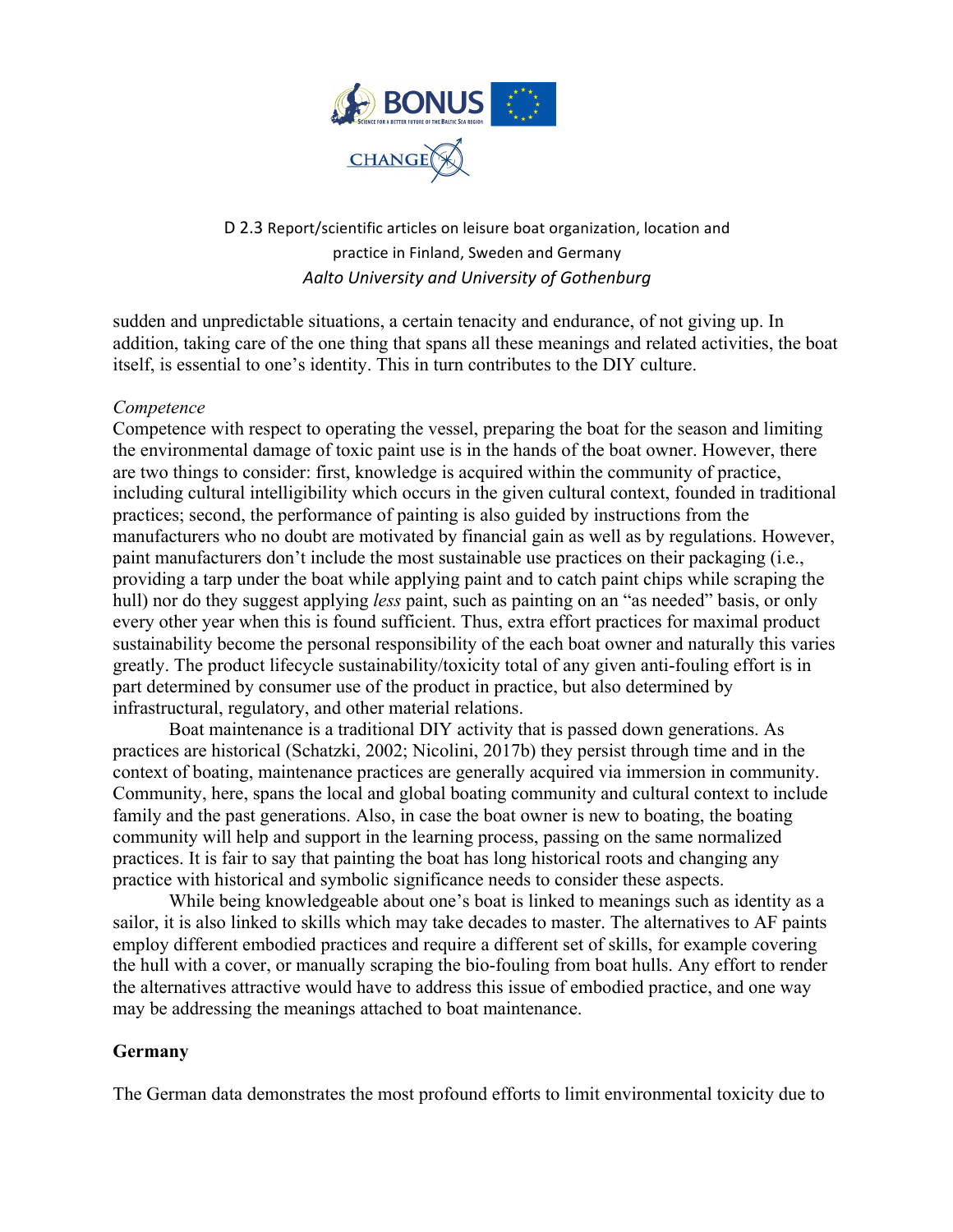

anti-fouling maintenance practices. Culturally prevalent ethos, reverence for "following the rules," supported by available infrastructure and financial sanctions, together form the basis for more sustainable practices among German boat owners. The German empirical material and ethnographic observation show more sustainable material infrastructure, such as hazardous waste bins, enforcing of rules through policing, peer and self-monitoring as well as financial sanctions when regulations are violated.

### *Material:*

In Germany the leisure boat culture the material conditions, in particular infrastructural relations, rules and regulations, and waste management, are significantly more developed than in the cultural and national contexts of Finland or Sweden. Maintenance practices are highly regulated with significant financial consequences for those who ignore the rules. Local regulations and associated fines mean boat owners take great care not to drip paint or leave paint scrapings to be washed into the catchment. Waste management plans are quite strict and consistently enforced. Marinas provide separate bins for hazardous waste on site. Fines of up to  $100\epsilon$  are imposed for rules violations. As the dimensions of practice are interrelated, the material conditions influence both competence and meaning. In terms of competence, a more sustainable marina infrastructure directly influences boat maintenance practices of painting, prevention of toxins leaking into the ground or the sea and the disposal of paint tins. Material conditions combine with the general societal adherence to rules and regulations as beneficial, which in turn favorably influence sustainable use of paints. In these ways, material conditions affect meaning as meanings affect materiality.

Responsibility and oversight of maintaining regulations are distributed. Policing and oversight of regulatory obedience is undertaken by the "water police" along with harbormasters, and fellow boaters. Karl (45) notes "we control each other, but there are black sheep everywhere…the water police also comes by and controls boat owners, also fines are possible." Fines are readily imposed on those breaching regulations, and thus act as a deterrent to irresponsible maintenance. While German boaters follow the local regulation to avoid financial loss, they don't however demonstrate a greater understanding of the reasons behind the efforts to keep old paint scraping from washing into the sea. However, in Germany the rules are in place, and these are followed despite necessarily understanding the rules or why they are in place. The rules themselves govern the behavior, not necessarily a positive attitude toward sustainability or a deep understanding of the negative environmental consequences of poor maintenance practices.

Other material aspects general maintenance work include time, distance from the marina, and costs. Many Germans live further away from their marinas than do Finns or Swedes. Therefore, any alternative sustainable anti bio-fouling option should be affordable, quick and relative easy to carry out and apply. Availability of hull covers at the marinas could improve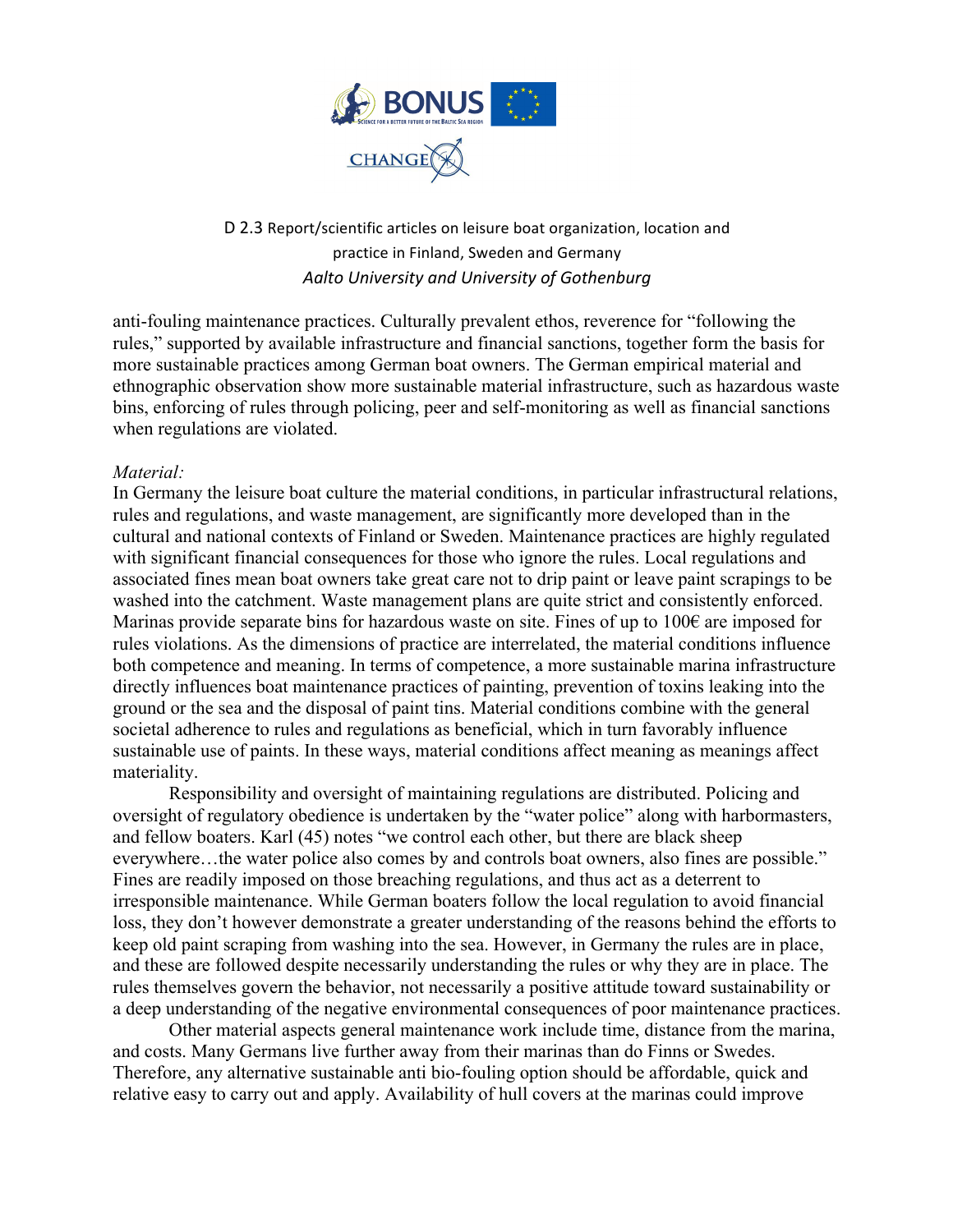

likelihood of use; it is unlikely people would invest in one on their own, because despite of the costs there are issues of storage and transfer to and from the marina that would require investing in transport. Providing effective material alternatives to anti-fouling paint could encourage boat owners to try more sustainable options.

### *Meaning:*

In Germany, there is a general understandin*g* (Shatzki 2002; see also Welch and Warde 2017) that rules are a good idea: people generally obey the rules even if and when they do not have specific knowledge for the reasons behind the rule. One German boater says he always covers the ground for painting, but he does not know or understand why. Still he does it, because everyone else does it, too. Another boater explains that he does not know who oversees the rules and hands out fines, but he has heard that some boater did get a fine, and therefore they obey the rules so as to avoid being fined. The general understanding of a correct way of doing things, the tacit knowledge with respect to rules and proper maintenance practices, is thus reinforced through the German boating culture. This general ethos of obedience has its roots in the wider social and cultural framework of accepting state regulations and also condoning the existence of rules. Thus, the local understandings in the context of boating culture are interlinked with the wider frame of cultural understandings. Some participants report that they do not know what the exact rules are, even, but they have knowledge of rules, i.e. that there *are* rules. Therefore boaters do what others do, thereby re-producing the more sustainable practice of boat maintenance.

Do-It-Yourself (DIY) maintenance is significant in terms of continuing and re-working of meanings attached to both the boat and membership of a collective. A traditional way of doing things in boating culture, maintenance is partially a source of pride and partially an economic decision. For instance, 70 year-old Jörg still repairs and maintains both the boat facilities (a toilet) and the boat hull himself. Marcus (age 55) prides himself on the work he does to restore an older vessel, noting how "the boat rusts from within." Along with the pride of competence, these two men, as well a many others mentioned the high costs of outsourcing maintenance they could clearly do themselves. DIY maintenance is often both more time-consuming and labor intensive than some boaters thought. Some boat owners mention how little time they have for boating in relation to their job, having a long drive to the harbor, and necessary boat maintenance.

Yet the linkage between sailing and identity is less evident among German boaters than those in Finland and Sweden. Perhaps this is to do a smaller coastline and fewer ties through familial history to sailing and the sea. Younger boaters like Christian would rather just be on the boat as opposed to working on the boat. Time on the water means freedom and relaxation, connectedness to family, nature, and to some extent to community.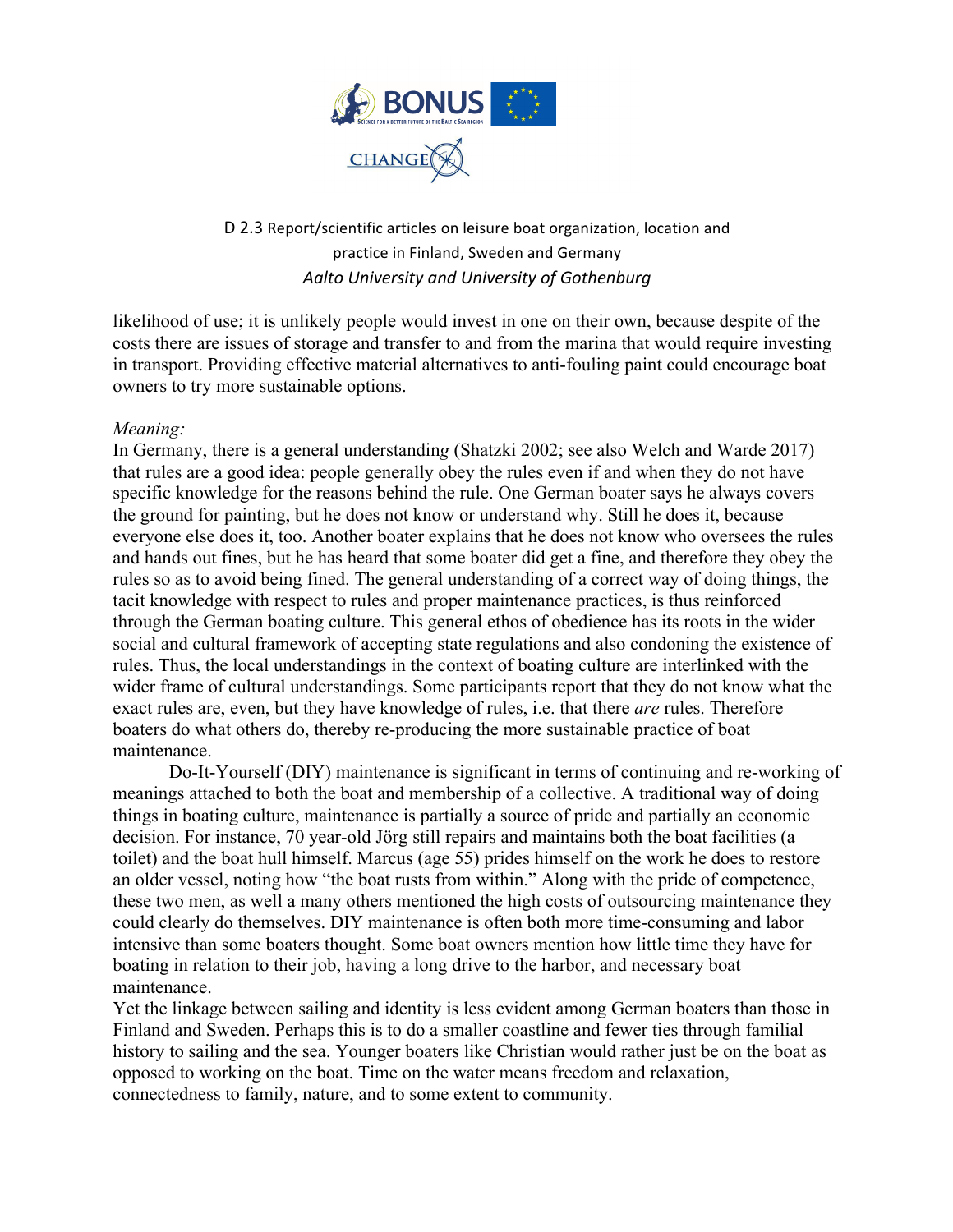

### *Competence:*

Anti-fouling paints hold different meanings among German boat owners. Hans (age 40) recalled his youth, when he was learning maintenance practices, "Back in the days, paints were very toxic. You'd have to wear masks." By comparison, the contemporary anti-fouling paints are seen as less harmful. Yet, the purpose of the paints is not clear to everyone: Calvin (age 45) expressed doubt that "anti-fouling paint makes your boat faster." We found no evidence of specific consumer knowledge of the dire effects of anti-fouling paint in the marine environment.

Competence includes practical knowledge and skills, and this includes skills and attitudes needed to paint less. While the marina infrastructure coupled with other regulations and sanctioning in Germany result in less paint ending up in the nature, less paint in the nature can also be achieved by reduced use, which is linked to variation in levels of competence as sustainable boat owners. This means the boaters either use less paint by applying only one coat instead of two, or only paint only the patches needing repair, or only paint every other year instead of the recommended two layers every year. Practical knowledge is needed in order to be able to engage in painting less as one has to know how the boat and paint behaves, i.e. how much, or little, paint will serve to keep off the barnacles. Often this knowledge is acquired over the years from experience.

Sometimes owners continue the practice inherited from previous boat owner: most boats have had multiple owners, and boat is one material object that traverses time and space. In this sense, knowledge is historical. Another factor influencing consumer tactics vis-à-vis painting less is the willingness to object to manufacturers' recommendations and trust one's own skills. Yet, even in this regard, boaters seem to assume their own habitual way of maintaining the boat: they may "always paint just one layer" (Johann), or "always paint every other year" (Peter), instead of the recommended two layers every year. The German data shows that financial as well as labor-economic motivations are major driving forces behind painting less.

Information in the form of practical guides is a material component that overlaps with competence: perhaps surprisingly, it seems based on the German data that the understanding of harm that can be enhanced by way of increased information has little effect on following the rules. Despite not necessarily understanding why there are rules, rules are regularly followed. Thus, it seems that knowledge is not necessarily a factor in obedience in a culture where rules generally are not contested. This leads to attitudinal factors: if there is a general attitude that following rules and regulations is what people do, regulations and sanctioning will work, regardless of understanding of harm or sustainability issues.

#### **Sweden**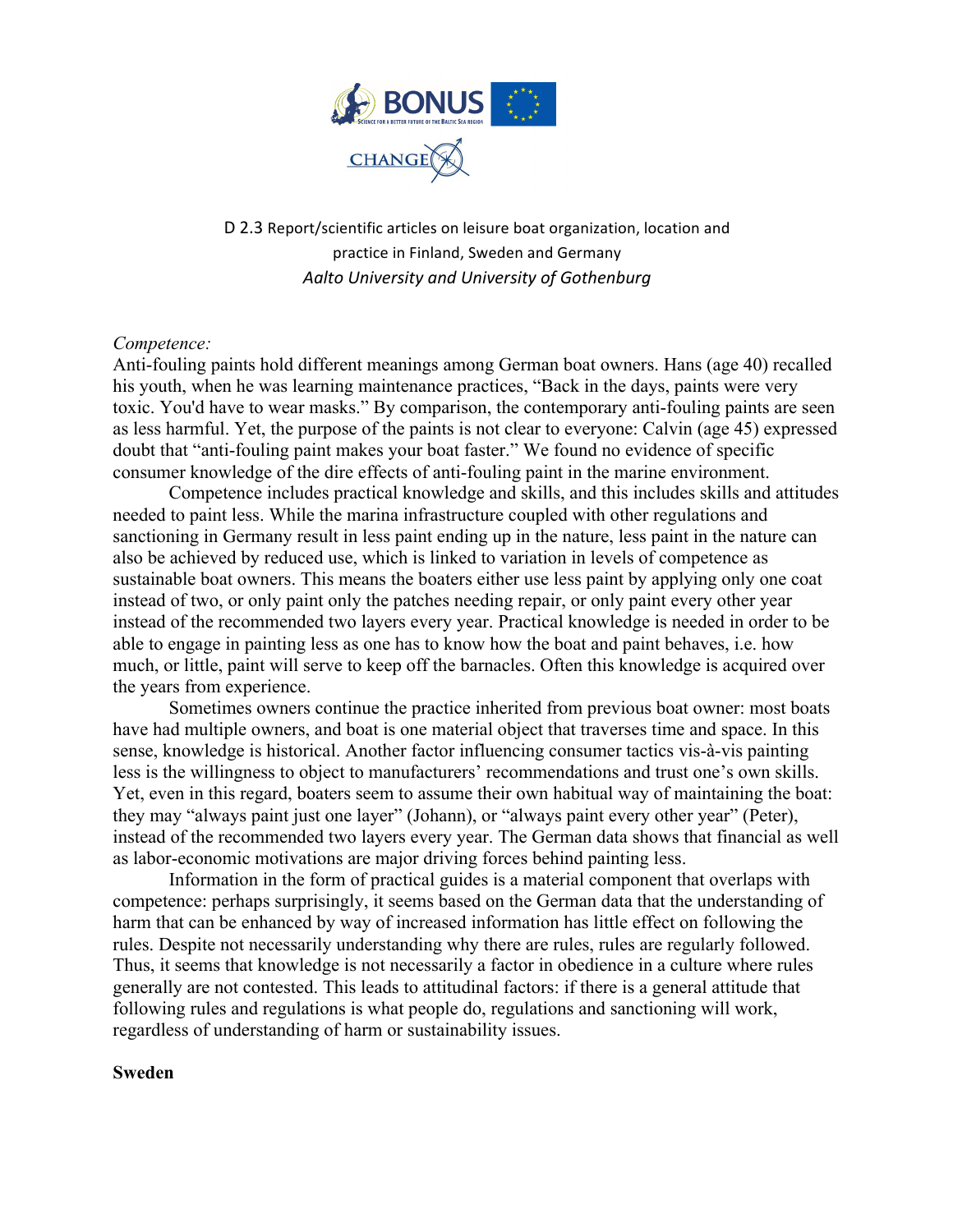

Swedish boat owners demonstrate the widest variety of maintenance practices among the countries in this study. Swedish boat clubs do not need specific permits to designate a maintenance area. This leads to great variety in boat maintenance facilities at various boatyards. Different paints formulas with varying amounts of anti-fouling agents are sold for each the east and west coasts, yet retailers sell paints indiscriminately, providing an opportunity for unsustainable and illegal use of banned paints in coastal areas where only weaker paints are sanctioned. Among all informants in this study Swedish boat owners have the best general understanding of the many facets of the discussion around anti-fouling paints.

### *Material:*

Authorities warn of the dangers of the TBT and copper-based paints and important material elements of rules, regulations and information. Lars notes how "authorities in Sweden regarding boating [provide] nice figures of how much copper is sold as a biocide that go into antifouling paint." While this information is useful, he also contends too much of the responsibility is placed on the consumer. Boat owners are aware of legal challenges of former paint formulas: "They can't sell the real, hard stuff anymore. So, it's…more eco-friendly" (Per). Some boaters note information from the government is too focused on amounts of copper rather than practical information about product use and the harmful effects of AF paint. However, knowledge does not in and of itself lead to action and it is common knowledge that boaters circumvent the ban on certain paints. Lars explains " [It's] in the regulations from the authorities here, you should just use, approved paint, (chemical) inspectorate. Other paints are not allowed. But as long as you can find them on the market, and I don't think that people, are using this paint because they are so very good. I think they (pay) less money for it, [so it's] cheap. I think that's the main reason."

Boat owners are also concerned with the paint's material characteristics, that the AF paint is "successful" measured directly by the effectiveness against barnacles, but also indirectly with reduced fuel consumption and improved sailing maneuverability. Boaters are mostly willing to try other methods given they are proven to yield the same result. Ideally, this would have to be achieved without accruing extra costs either in term of cost or time.

In contrast to the German context where people are likely to follow the rules, people in Sweden actually circumvent the rules and go buy the stronger paint from the coast where it is allowed and bring it back to where it is not allowed, some even go abroad to Denmark or Norway. Despite knowing that certain paints are officially forbidden in certain areas, some boaters still go buy the paint they perceive as more effective anti-fouling properties. Even if the harbor master finds out about the illegal paints procured elsewhere being used in the marina where they are banned, they is nothing they can do and nothing happens even if the boaters use banned products.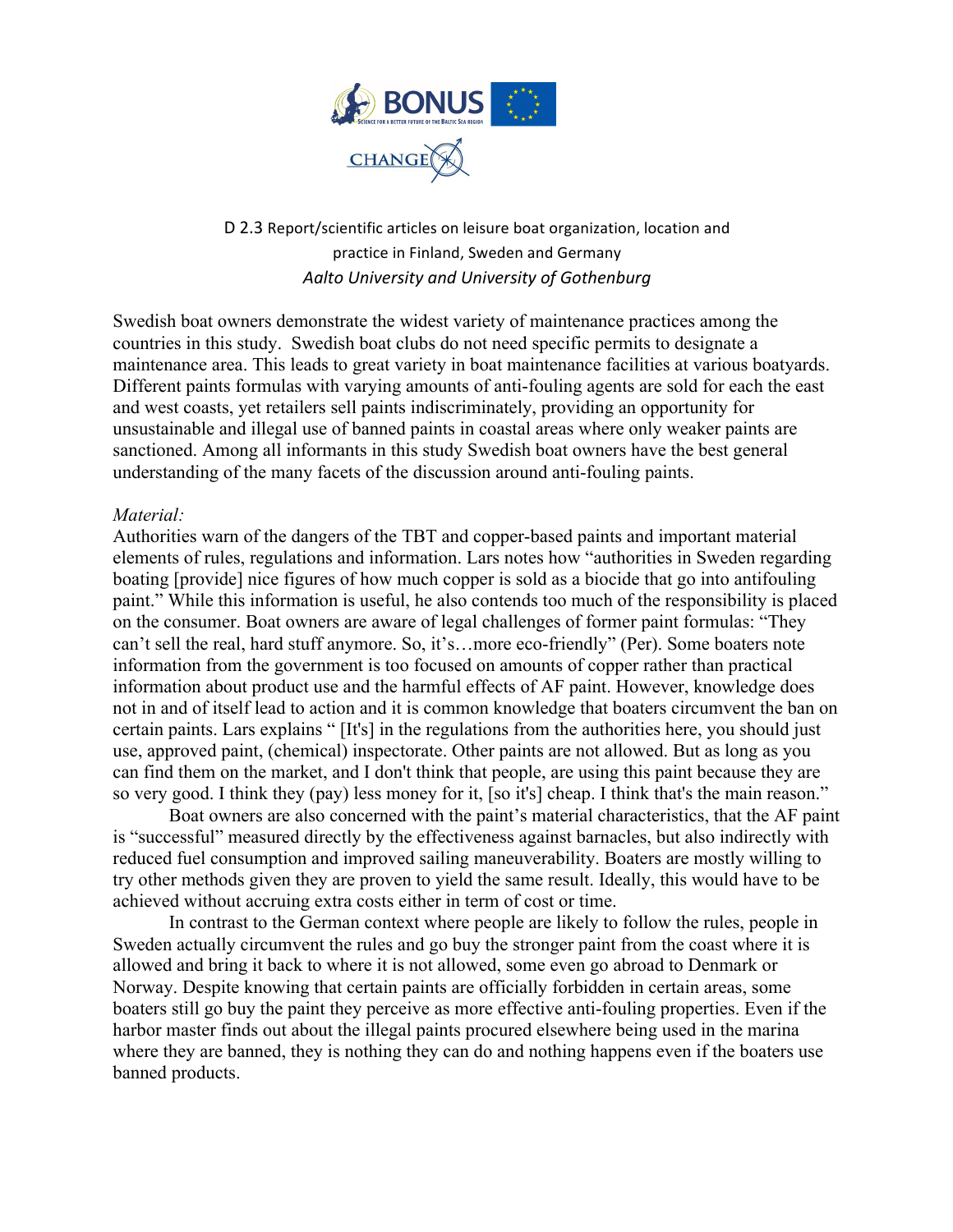

### *Meaning:*

Swedish culture is rife with connections to sailing, or as one informant put it, "everyone sails." Sailing in Sweden is part of the national identity and lifestyle, and boat maintenance is a high on the list of conversational topics: "You must have a look [i.e. keep an eye on it] at your boat all the time. It's way of living" (Björn). Youngsters grow up on boats and often participate in maintenance, as (Rafael) notes: "I have painted uh, boat(s) since I was nine years old." Skills are passed down through the generations, but also learned from fellow-boaters: "You learn [antifouling practices] from your neighbors…." (Pelle). And these practices can be well ingrained in the consumption community: "I think it's [maintenance practices are] rather traditional, boat people are rather traditional," (Björn) and may be difficult to change.

Boaters juxtapose the "the real, hard stuff" with the "eco-friendly stuff," implying the more ecological alternatives will never match the efficiency of traditional, toxic paint. However, Swedes are somewhat open-minded, with positive attitudes toward painting less. One harbormaster even started a "Paint Less." Still the problem of a shared commons (Hardin 1968, Feeny et al. 1990), in this case the Baltic Sea, and responsibility for the same has some Swedes calling foul as other countries "just go ahead and use these paints anyway and it's fine", while others bring up the issue of big (commercial) boats still being allowed to use the "hard paints."

There is some concern on placing the responsibility with the boaters, the individuals, and the more critical ones see the toxic paint and the Baltic Sea issue as a political issue and something that should involve the big organizations in terms of regulating. Furthermore, the information regarding the amount of copper, for example, required by the regulations to be printed on the paint cans, does not in itself mean anything necessarily to the consumer. For example, some confusion regarding harm occurs due to copper being a natural element, as Pelle notes: "Honestly, copper is of course material which is a natural material and I don't know if it has an effect on the marine life. Uh... the softener on the other hand which goes into the water all the time, which is supposed to be non-toxic here, I have a huge question mark."

The sea generates emotional attachment, evokes memories and symbolic significance of being one with the nature. As one respondent notes, the best part of sailing is "the whole experience…living on water. Just to rely on the weather, winds. That's it. And all the pretty places and new experiences. New places" (Per). As with all boaters in the study, there is a great respect for the nature, and boaters generally do not want to harm the sea.

#### *Competence:*

Swedes engage in a public discussion about AF paints and thus most boaters are to a lesser or greater degree aware of the toxic effects of the paints. However, the exact harm caused is still unknown to many. While some distrust issues regarding pain manufacturers emerge from the interviews, generally boaters trust the manufacturers and the authorities, as Rafael says: "I think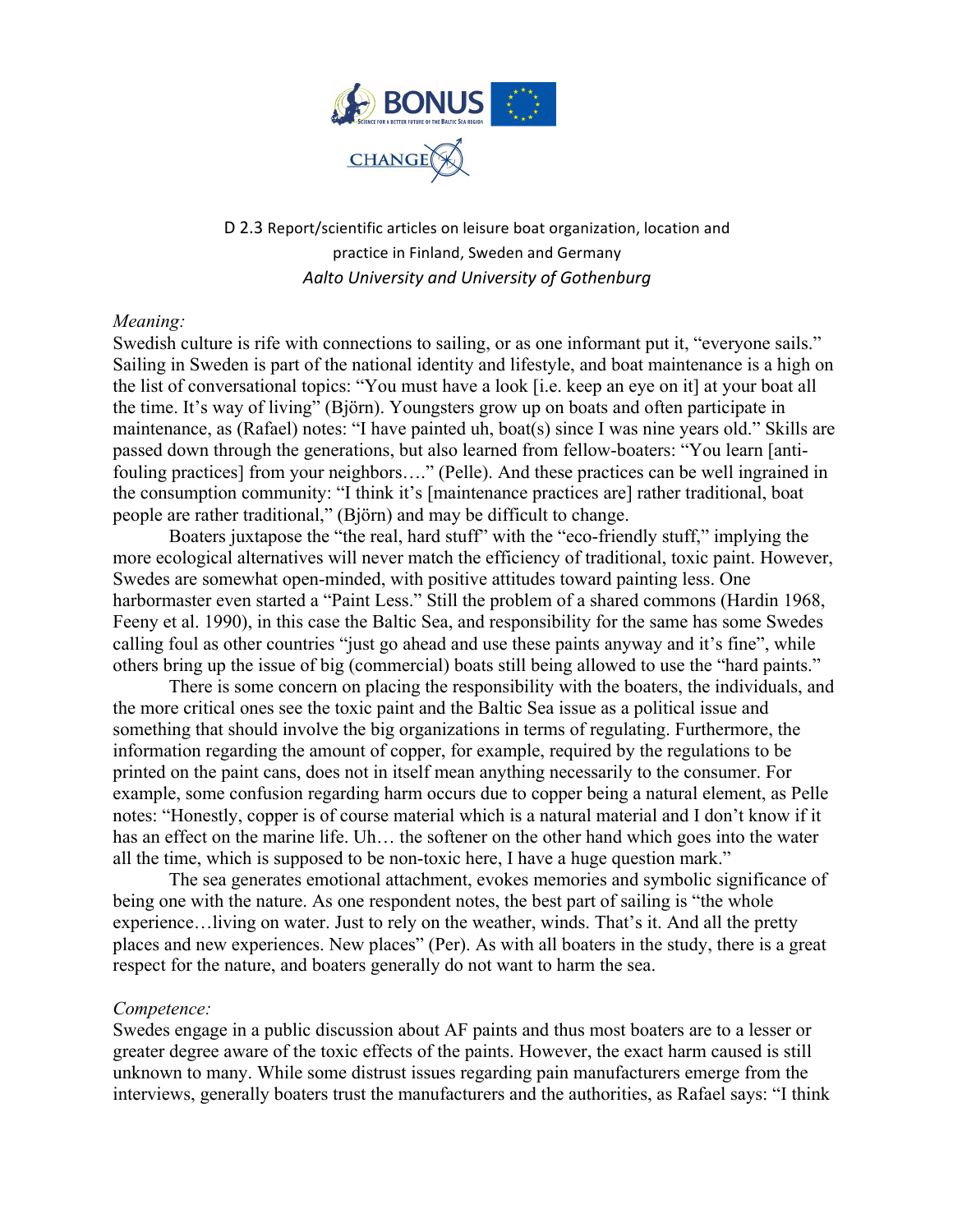

copper is not so uh, poisonous as other types […]because the authorities had said, "you can use this uh, painting." And I must trust to them" (Rafael). Still, a "good boat owner" keeps the vessel free from bio-fouling marine organisms.

Although Sweden is very similar to Finland in many areas of boating culture, one difference comes up in the area of understanding or appreciating rules: it is not uncommon for boaters in Sweden to go buy the AF paint banned in their area elsewhere, and the rationale for this is effectiveness. Because of the brackish water in the Baltic Sea, and the location of Sweden and its coastal areas, different paints are allowed on the East coast versus the West coast. This is because of the different salt levels in these areas, the Eastern coast being less salty. This has a significance regarding the paint: the more salty water requires "stronger" paint (i.e. more toxic) and thus these more toxic paints are sold on the West coast of Sweden, but banned on the East coast. However, boaters circumvent this ban by travelling further to purchase the desired stronger paint that then ends up used in the area where it is not allowed.

Rather than a wholesale view that more paint is best, some owners ignore manufacturer's recommended paint use and instead use less paint: "If you can make a thin layer it, you can use it longer. So that is little cheaper. And it works...(I) paint just always some parts" (Sven). Here, what motivates boaters to defy clear regulations and go purchase the banned paint is their understanding of effectiveness of maintenance practice on the one hand, but also their inadequate understanding of AF paint's harm. In these ways the dimensions of competence and meaning clearly intertwined with materiality combine to results in unsustainable outcomes.

### **Finland**

There is very little regulation and supporting infrastructure in Finland's public marinas. The primary consideration when choosing and using toxic paint is care for the boat, and the toxic paints are considered "heroic actors" in the fight against barnacles Thus, the overall sustainability of products used in Finland is much less when compared to German marinas where stiff maintenance restrictions prevail, and in Sweden where AF paint is a matter of public discourse.

### *Material*

Marina infrastructure, as in waste disposal bins, recycling, washing stations, and boat maintenance guides and regulations are largely lacking in Finland. Waste recycling or adequate toxic waste bins are not provided and boaters tend to leave used paint tins lying around the marina. There is little oversight in city-owned marinas of who is specifically responsible for protection of the environment. There are few if any regulations specific to boat maintenance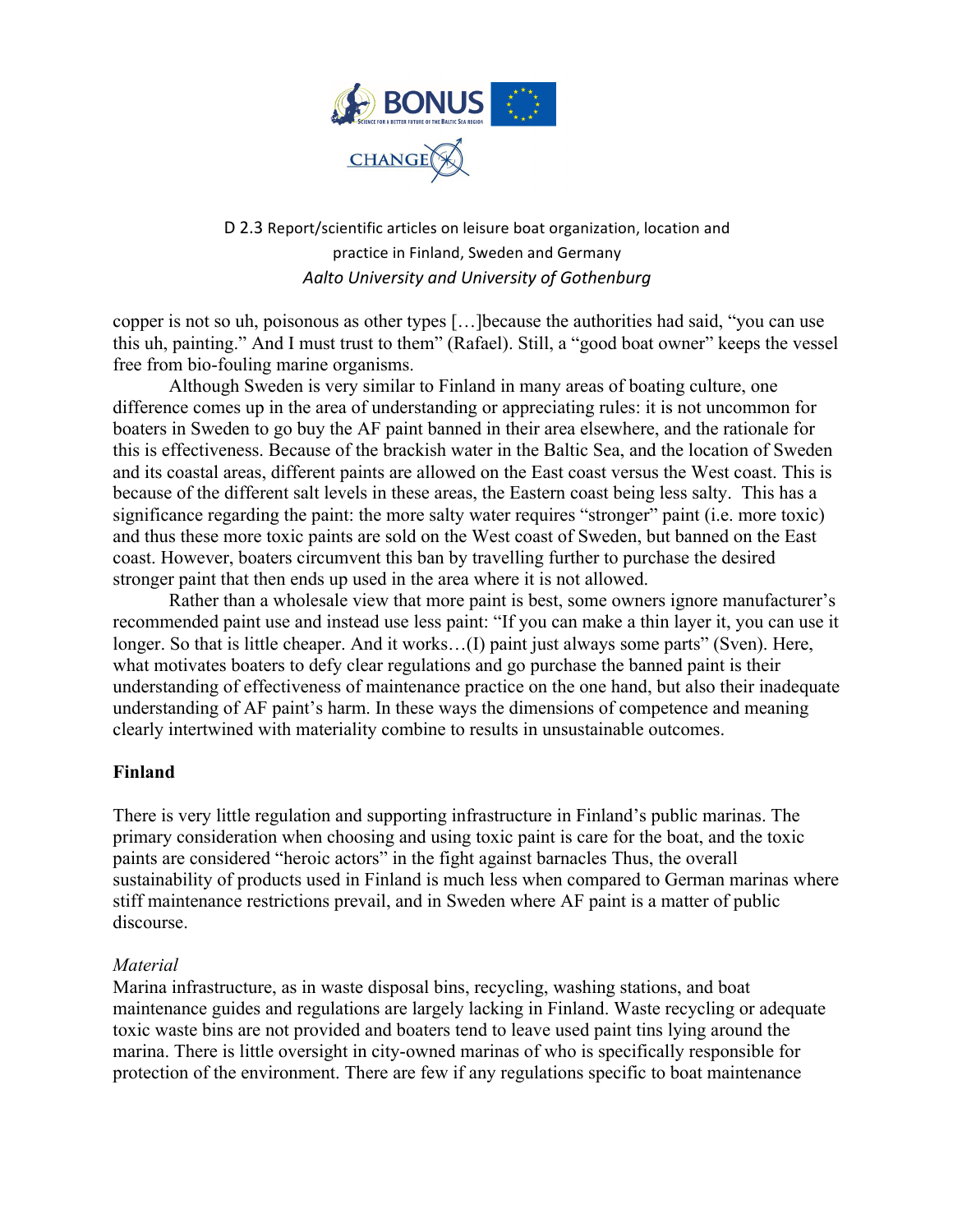

practices and use of toxic paints. No enforcement or policing of regulations, equally, no sanctions or fees in place so unsustainable painting practices can go on unhindered.

Some boat clubs have practical guides and information regarding more sustainable maintenance for their members, but the non-members do not have access to this information. Anne notes that, "because I am not a member [of boat club], I don't get any information." Boat maintenance is primarily a DIY practice and some owners report difficulty finding a service to do maintenance for them even if they wanted to.

Information of the actual, physical harm caused on the marine life by the paints as they dissolve into water during sailing or end up in nature during maintenance activities is not readily available in Finland. As one of the boaters noted there is no explicit knowledge being disseminated about "what your paint does to the marine life."

#### *Meaning*

Our analysis shows that the meaning of boat maintenance among Finnish boat owners is to protect and preserve the boat and the meanings it carries. This is a highly emotional connection between owner and boat and this connection constructs the practice of maintenance. Boat ownership is created through personalizing of the boat and ownership rituals. Maintenance practices, particularly cleaning and painting the boat, are central to being and, importantly, to becoming a boat owner and being a part of the boating culture in many different ways; it adds to authenticity as a sailor as it shows investment and dedication.

In addition, maintenance practices are steeped with tradition, the continuity passed down to each subsequent generation in the community. Along with financial incentives, maintaining the boat facilitates "getting to know the boat," and that is why many boat owners do it themselves. Often, it is a very personal relationship people have with their boats and a well-kept boat is deemed important. The boat is part of "who they are," it's "in their blood," with most boaters hail from boating families, as Taina shared: "I was born into a sailing family, my mum has sailed and my granddad has always sailed so this is, for my granddad, his life's work ... in our family sailing is, like, part of my identity." The primary meaning of boat maintenance is to enable connectedness to nature, removal of self from daily city life, and family while enjoying safe and relaxing sailing underscores the emotionality of the practice.

Painting is inherent in boat maintenance, long ago with tar, and now with toxic paints (in Finnish commonly called "poison paint", myrkkymaali). Toxic paints are used to protect the boat, to "fight the barnacles," and to keep the boat in shape. A clean boat is a sign of a proper, serious ownership and skills, of knowing what it is to be a boat owner. Boat maintenance practices enhance owner's bond with the boat, but also connects the boater to the wider boating community both historically and communally. DIY is very common among the boaters as a way of getting to know one's boat. It also seems it is more the men do engage in the hands-on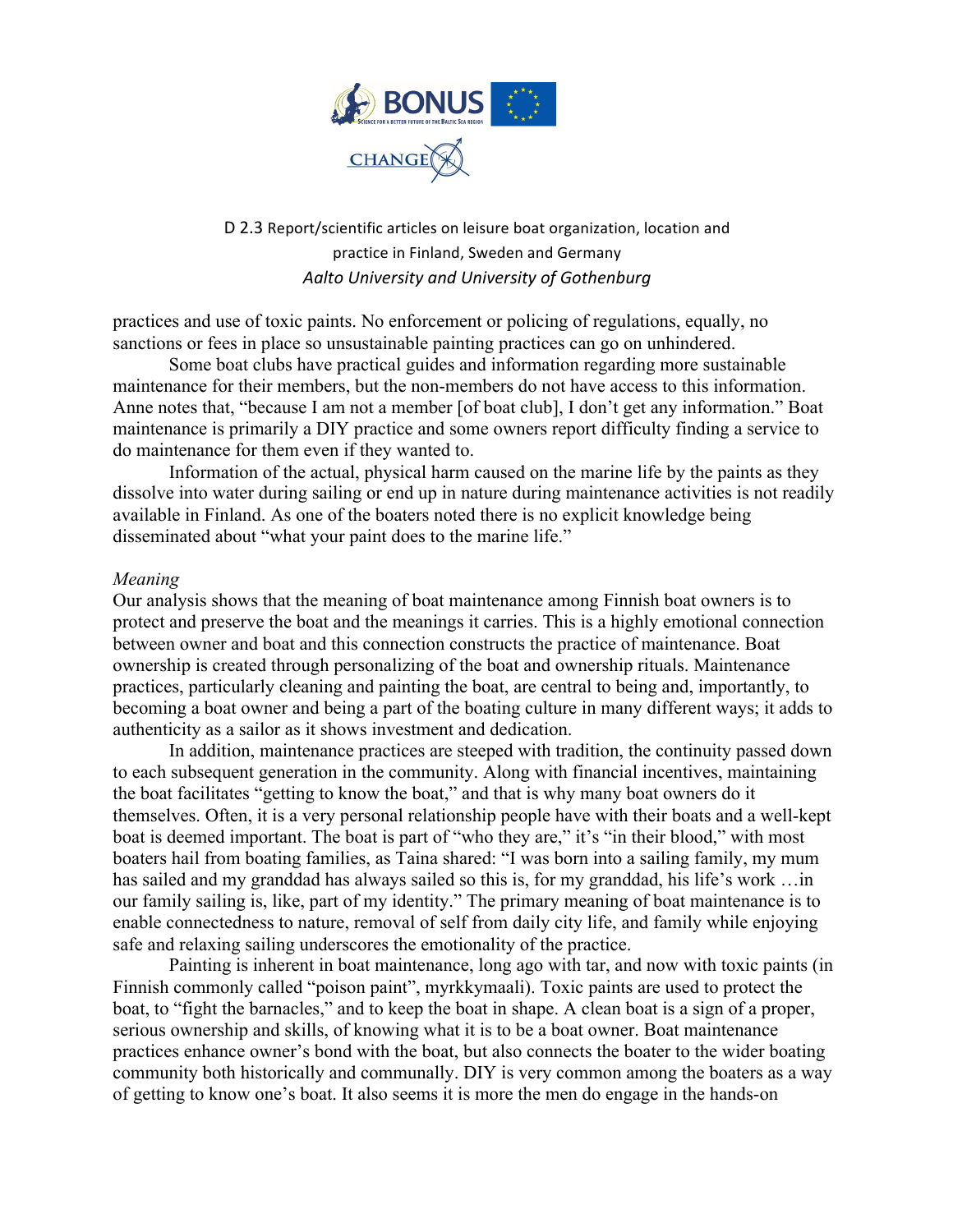

maintenance work, even if the whole family is part of the boating community and culture. Furthermore, different boats carry different meanings and varying layers of perceived authenticity, with wooden boats being appreciated more than motorboats. Wooden boats also demand more maintenance, but are seen somehow more one with nature than modern boats.

The sea generates emotional attachment, evokes memories and symbolic significance of being one with the nature. This we find across all three countries. The boaters have great respect for the nature, and generally do not want to harm it or litter it. As Anne explains "In general everyone has respect [for nature]. And people who sail more automatically have respect for nature." The more you engage in boating and the boating culture, the more you grow to respect nature. Authenticity, or hierarchical ordering of boats or sailor, is more evident in the Finnish and Swedish data than in the German data. This might have historical roots and with the Nordic countries being smaller, having lots of water and opportunity both the sea and numerous lakes, many people either owning or having access otherwise to summer houses which are mostly located by or near water. Sailing boats, wooden old boats, are considered more authentic than new motor boats: they are also attached meanings such as increased competence as a sailor, as more experience with navigating the sea, the winds, but also of knowing the boat.

#### *Competence*

The boat as a loved object (Ahuvia 2005) and a competent practitioner, the sailor, knows his or her boat has modified the practice so that he or she can to do the maintenance alone, getting to know the boat. The relations between the boat and the competences show that the ownership and the use of the material objects in the context of practices is not the end in itself. "I noticed already 40 years ago I find sailing relaxing. That I focus on it. It is also curious to notice how with age my attitude to sailing has become more philosophical" (Jari). Becoming more competent also allows you to relax more when boating requires less mechanical skills is becomes "second nature."

The boaters in Finland often bring up the topic of the environment and consider themselves environmentally conscious, or eco friendly. Boaters' consider litter or trash, seen floating in the water and septic tank contents emptied into the sea as evidence of human harm. One boater notes that "we could use not-so-toxic paint, but then again, I am not so aware of, like, how much does our boat hull pollute. That somehow it does not feel as concrete as, for example, emptying the septic tank, if I was to empty it by hand pump into the sea, that in a way it would be more concrete polluting" (Anne).

Paint and the harmful effects of dissolved paint on the environment, on marine life in particular, is not very well known. While boaters may consider themselves to be sustainable, their understanding of harm is limited and therefore the detrimental environmental effects of the pain fall outside the scope of their understanding of harm. Heikki, tells of some people using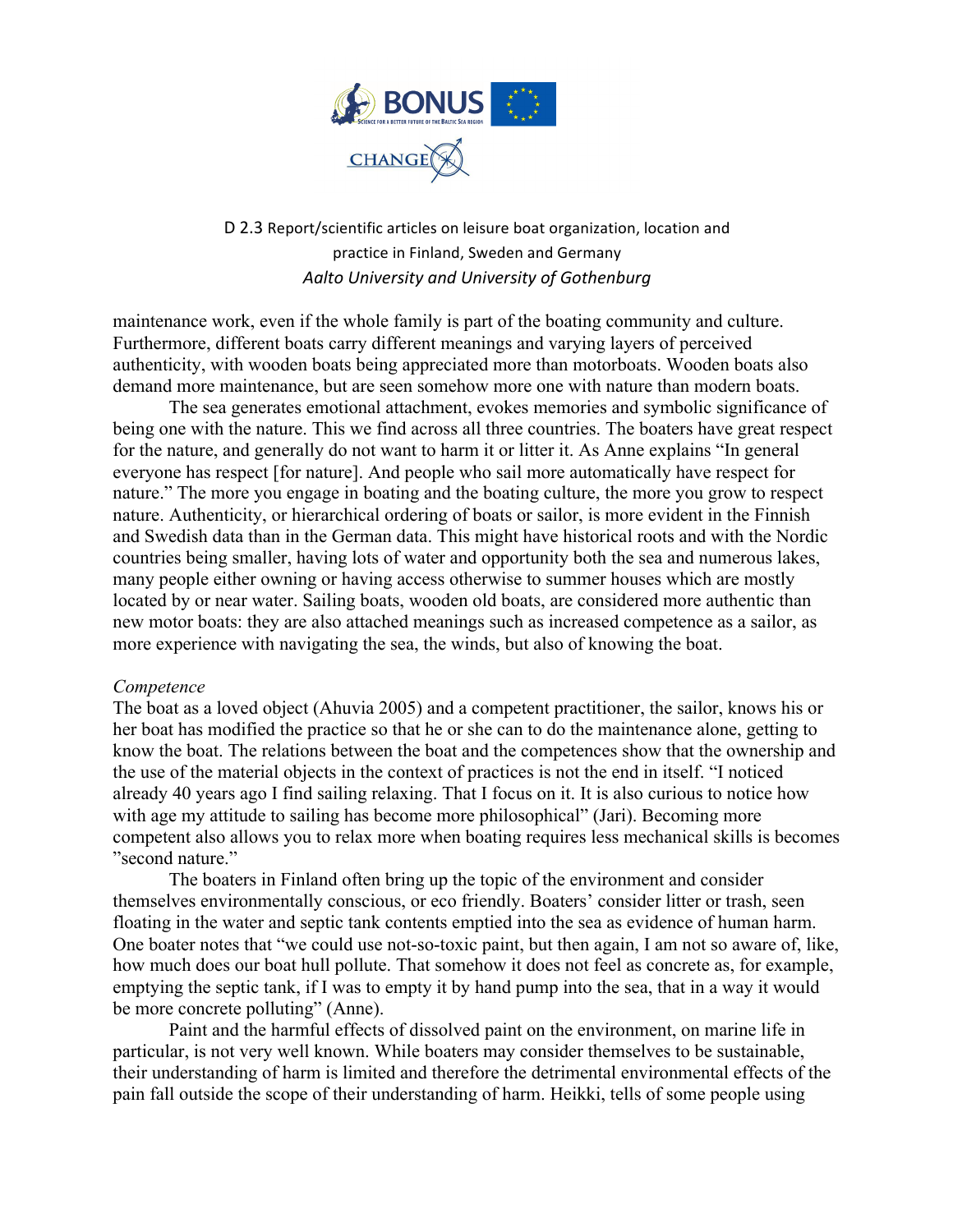

"any old house paint" on their boat, while his own father chose an environmentally friendlier paint when he fixed his boat hull, noting also how the "good old lead paint" is possible to make oneself. In general, boaters aim to protect the nature and call for individual responsibility "It is very important to me that everyone deals with their own left-over stuff garbage" (Iiris).

Occasionally a boater might actively seek information and decide to change to more ecofriendly options based on the knowledge they acquire, although in the empirical material this was rare and then it was a younger boater. This area of competence is largely reliant on individual differences and attitudes toward learning new practices and willingness to procure information. Changing more eco-friendly pracitces is laborious, and as one respondent says: "It was quite the chore to remove the old paint and we had a big group of people scraping off the old paint over several days….people would like to be more ecological, but they don't necessarily do anything about it if the alternatives are more expensive or more laborious than the ones [maintenance methods] they are currently using" (Jonne). However, noteworthy here is that for Jonne, sustainability was an overriding consideration for changing the paint rather than time of money when choosing the environmentally more friendly silicone paint although silicone also caused some concerns.

#### **Summary**

Our study finds that boaters already engage in some tactics (De Certeau 1984; see also Casey, Lichrou, and O'Malley 2017 on consumer tactics and sustainability) that allow them to paint less. We find three ways they do this: the manufacturers recommended use is to paint two layers every year, but some only paint one layer, some only paint the patches that need painting, while some only paint every other year. These three tactics overlap and some paint only one layer every other year, for example. This shows competence among the boaters to be both varied and creative. Knowing to paint less is in part knowing your boat and being confident as a boat owner, and in part it is communal knowledge, as in Sweden, where harbormasters encourage boaters to paint less. These are part of the overall competence and require knowledge of the boat as well as the sea, and how these two interact and what role the paint plays.

Within the dimension of meaning, we see an inter-relatedness of different types of symbolic meanings with sustainability: for example, the three main reasons for using toxic paints are: 1) to have or maintain a clean boat; 2) achieve fuel consumption reduction; 3) to gain optimal efficiency in the water.

These, in turn, are linked to:

- 1) ownership and pride signaled by a clean, well-maintained and kept boat;
- 2) concern for the environment and respect for nature in the form of reducing fuel consumption;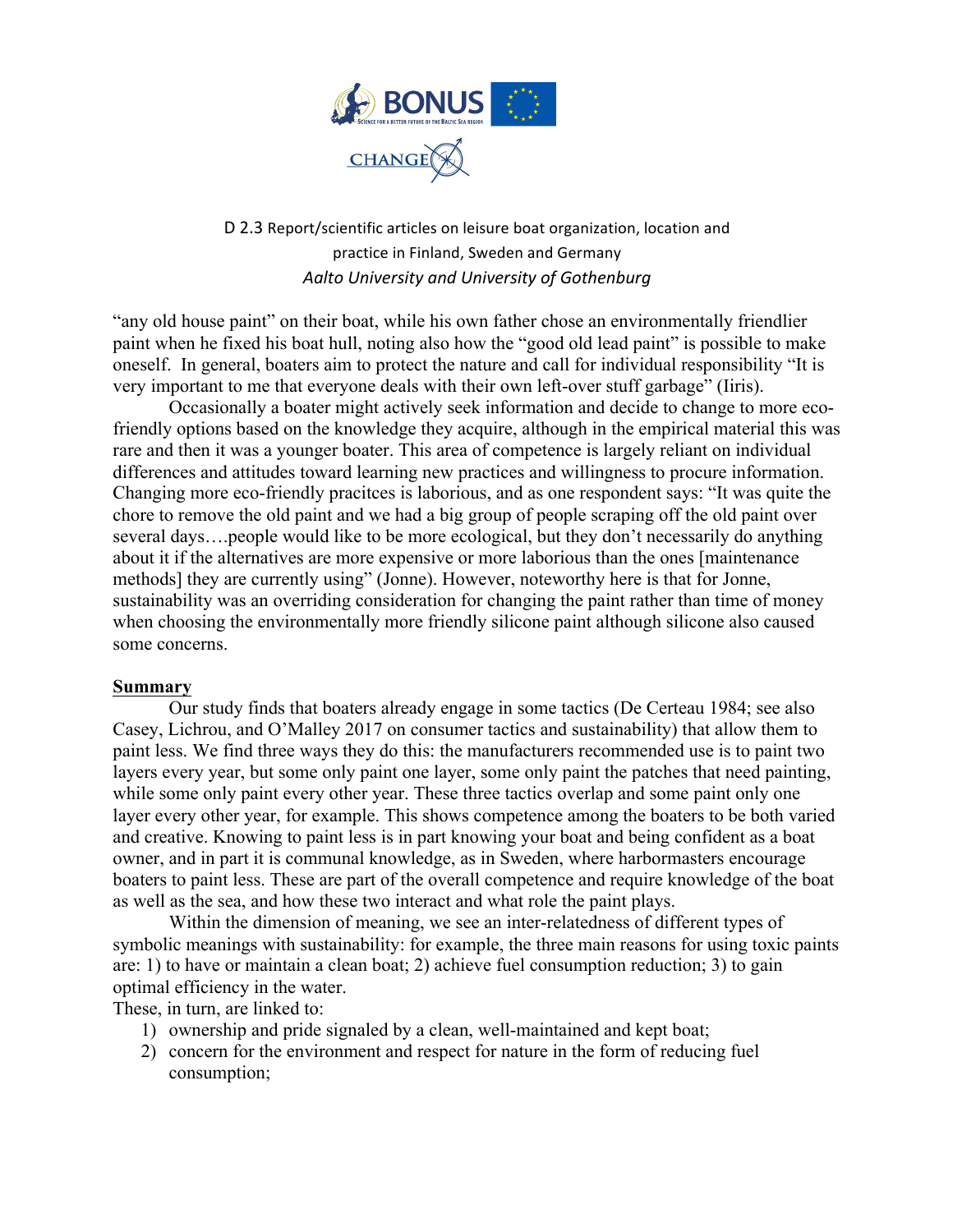

3) relaxation as the main goal and purpose of sailing as a way life, more than just a hobby achieved by reaching optimal efficiency and reducing drag.

Painting less means circumventing the instructions and recommendations, and thus being creative and giving thought to the actual need versus the effects gained. Here is another policy intervention opportunity, regulating the manufacturers not only in terms of the paints' content and information about this, but also monitoring the recommendations made regarding use of the product.

Although we found some resistant practices like painting less, most people nevertheless carry on painting the way it has always been done, many using the same paints as the boat's old owners. Practices are historical, and maintenance by painting is a particularly historical practice, and thus targeting the paint itself in the form of controlling manufactures would result in a favorable change in the material conditions.

Taking the life cycle approach to sustainability, and focusing on the use phase, the infrastructural factors are crucial in lessening the detrimental environmental effects of toxic paints in use. Less paint ends up in the nature when appropriate protection is applied, but also if less paint is applied and less often. The consumer tactics of circumventing manufacturers' instructions and recommended use include these three painting practices painting less layer-wise, painting less area-wise, or painting less often.

### **Discussion**

This paper partially answers Prothero et al.'s (2011) call for additional research into sustainable consumption and demonstrates how normalized consumer use practices lead to more or less overall sustainable consequences. Overall sustainability occurs only partially in the formulation of the product; sustainable practices of product use are also important determinants toward achieving an environmentally benign product lifecycle.

Extant research examining market offerings and consumer choice has focused on incremental changes with an emphasis on product formulation, reduced or recycled packaging materials and product acquisition (Gupta and Ogden 2009; Assadourian 2010; Young et al. 2010; Moisander 2007; Vermeir and Verbeke 2006; Rokka and Uusitalo 2008). Employing both material and non-material constraints mitigates concern about whether consumers hold a positive attitude toward the environment and if they can be persuaded to purchase more sustainable products (Vermeir and Verbeke 2006; Gupta and Ogden 2009). Rather than focusing on moralistic appeals to move consumers toward sustainability, efforts can turn to deepening the understanding of impact. In short, the "good sailor" caring for the sea as well as the vessel can change practices to the benefit of both consumer and environmental outcomes. Desired consumption outcomes, in this case a barnacle-free boat, are achieved through maintenance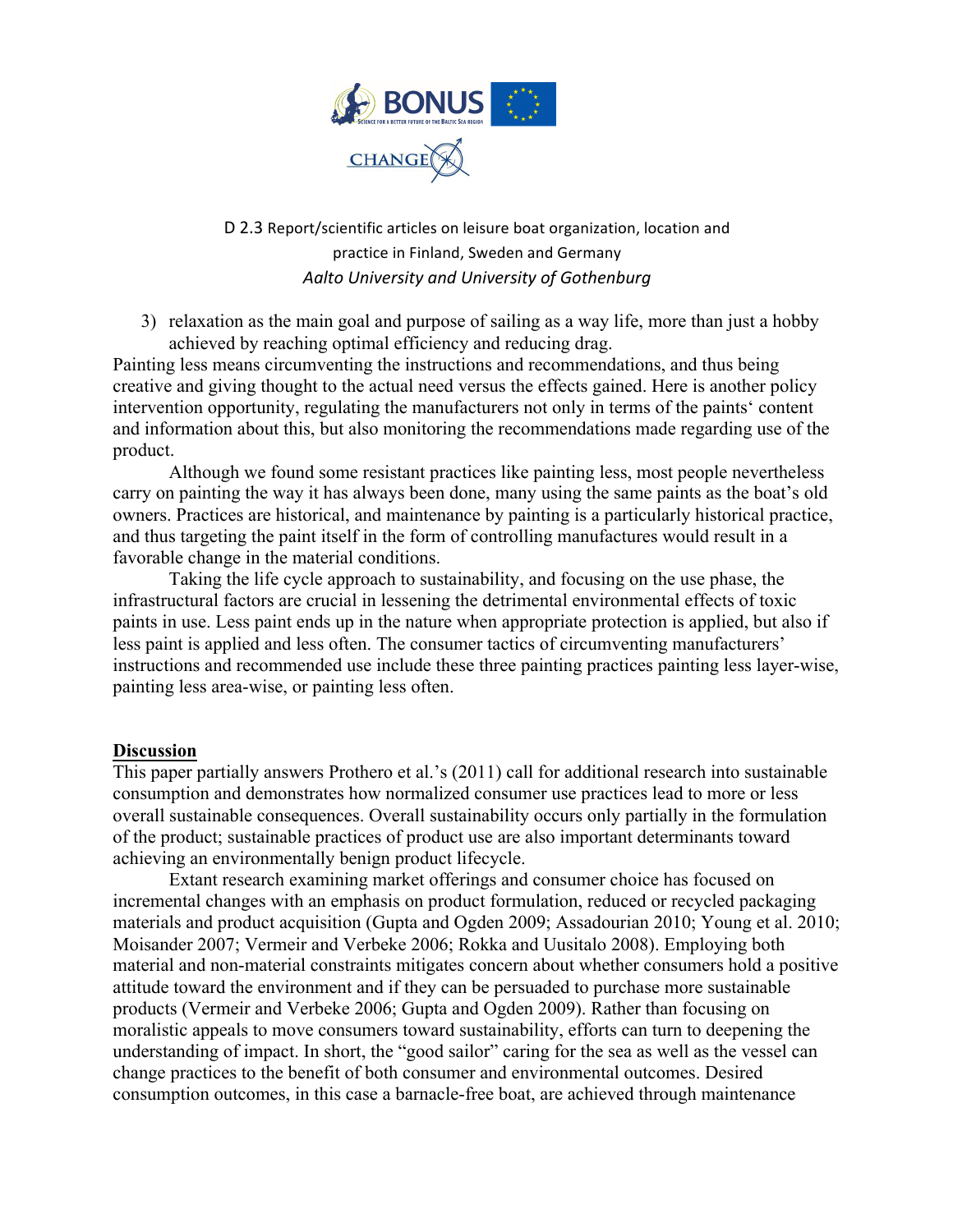

practices embedded in cultural contexts. Environmental impacts resulting from the effects of variations in practices demonstrate the value of context comparative practice theory analysis to uncover the degree to which product use sustainability can be supported by enabling infrastructure and regulations. Rather than admonishing consumers to move toward more sustainable consumption, our findings demonstrate the possible value variations in practices for intervention and education at the market level.

Our findings support the rationale for interventions that go beyond efforts bound by sustainability logics. Holt (2012) in particular offers a path toward improved sustainability with his recommendation for a wholesale examination of "ideological lock-ins." Holt (2012) decouples consumers' (consumerist) values from (unsustainable) consumption behavior, rendering the attitude-behavior gap argument moot. The "responsible consumer" concept requires the construction of the consumer as a moral subject (Giesler and Veresiu 2014) with good moral values. Yet Holt (2012, 237) claims that thinking in terms of what he calls the "ethical values paradigm" will not result in achieving more sustainable consumption patterns. Instead Holt's "market constructionist paradigm" (2012, 237) suggests that sustainability must be faced "market by market." Using the bottled water market as an example, he describes how the current ideology that privileges water in bottles came to be and how make change at the market level through supporting infrastructure and regulatory efforts.

While it may be tempting to consign Holt's suggestions the arena of utopian fictions, one example of market level change that did occur can be found in the automotive industry. The 1990 decision to outlaw leaded gas in the United States demonstrates a dramatic shift at the market level and a change in the ideology of how vehicles are fueled, replacing "normal" gas with unleaded gas, the use of which was made possible by the innovation of the catalytic converter, changed the market. Infrastructure, regulation and innovation together made profound changes in environmental impacts and to a lessor extent, changes in the motoring public's consumer practices. Disposal of products and packaging, post-consumer use, also underwent a dramatic change when in 1971 the state of Oregon passed America's first "bottle bill." This legislation provided financial incentives for consumers to recycle beverage containers in exchange for cash. Infrastructure to facilitate return of used containers sprung up at retail outlets and other points of purchase. Within a very short time, the practice of recycling beverage containers normalized throughout the western US and created a market opportunity for consumers willing to collect and return bottles as a source of personal income.

#### **Implications for public policy**

We employed practice theory to uncover multiple practice elements and the advent of sustainable practices (Hand, Shove and Southerton, 2005; Shove, Pantzar and Watson 2012). The findings here demonstrate how culturally-bounded practices are linked to meaning, competence and materiality and also have effects well beyond intended or desired outcomes. Our findings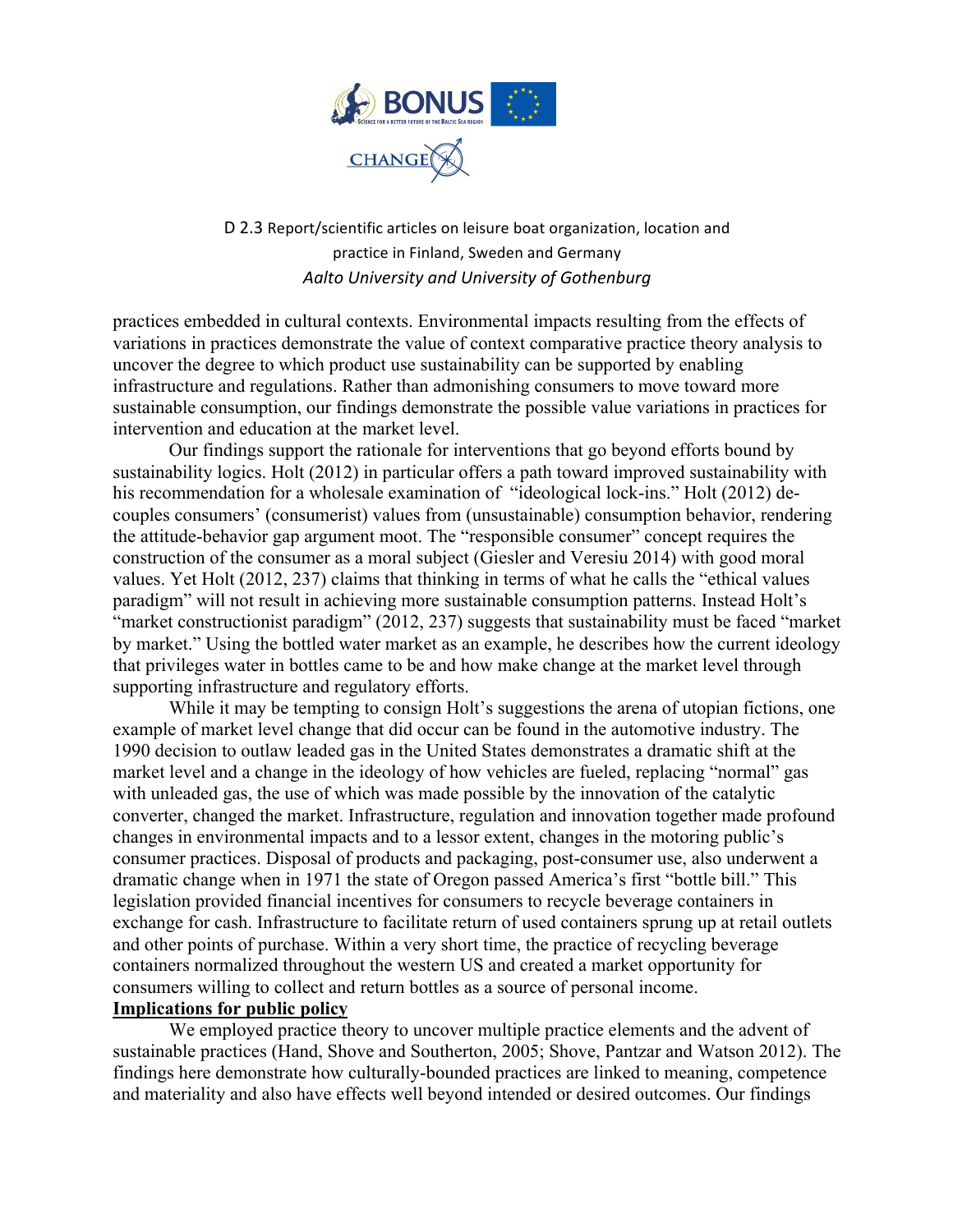

suggest that local consumption practices, including regulations and cultural attitudes towards following these (meanings) and infrastructural conditions (materials) as well as culturally-bound ways of doing (competencies) prevail over generalized boating sub-cultural practices. While all Baltic Sea boaters make efforts to keep their vessels free from bio-fouling organisms, country level cultural values remain the stronger arbiter of practices. Programmatic incentives for change therefore need to be culturally sensitive.

Our study finds that intervention is possible at all three dimensions of material, competence and meaning. The three countries in this study differ as to their starting point, and due to this the policy interventions are likely to differ, too. For example, sufficient rules and regulations are already in place in Germany with adequate supervision and sanction systems, both of which are lacking in Finland and Sweden. Similarly in Germany, the marina infrastructure is more advanced and supportive of sustainable practices. The German case thus shows how implementing these two material conditions of marina infrastructure and a systems of regulations already encourages sustainable behavior regarding boat maintenance by painting. As it stands, there may not be full comprehension as to why some regulations are in place, but the German boaters abide by the rules anyway. This is because there is a general ethos of accepting rules as benefiting everyone and they are thus generally followed, even if the rationale for the rues is not understood. In Finland and Sweden, in contrast, as such rules are not in place yet, it is most likely that the motivation for introducing new rules and regulations would have to be spelled out in order for these to be accepted and adhered to.

Addressing the material parameters is the most accessible and most visible way of intervention. This includes improving marina infrastructure, from recycling bins to discarded paint tins to designated washing areas with paint catchment systems to offering alternative maintenance options, such as hull covers. Rules and regulations need to be in place, monitored and sanctions need to be imposed.

Public policy supporting the implementation of infrastructure or introduction of regulation has the potential to effect change in how practices are performed, as practices are constantly changing and re-made (Shove 2003; Hand, Shove and Southerton 2005). They can be extremely influential in decreasing barriers to sustainable consumption. Since the mid 1990's, policy interventions have been developed within public policy to support sustainable consumption (Reisch and Thøgersen 2015). Welch (forthcoming 2017, 28) argues that a social practice approach "offers an understanding of human activity that challenges the implicit, individualistic model of behavior commonly built into the design of initiatives and policies." For instance, providing consumers with an appropriate infrastructure, such as extending and improving public transportation or introducing certain labeling schemes, can help support more sustainable consumption choices (Thøgersen 2005). Conversely, a lack of supporting public policy means people are less likely act in a sustainable way (Jackson 2009).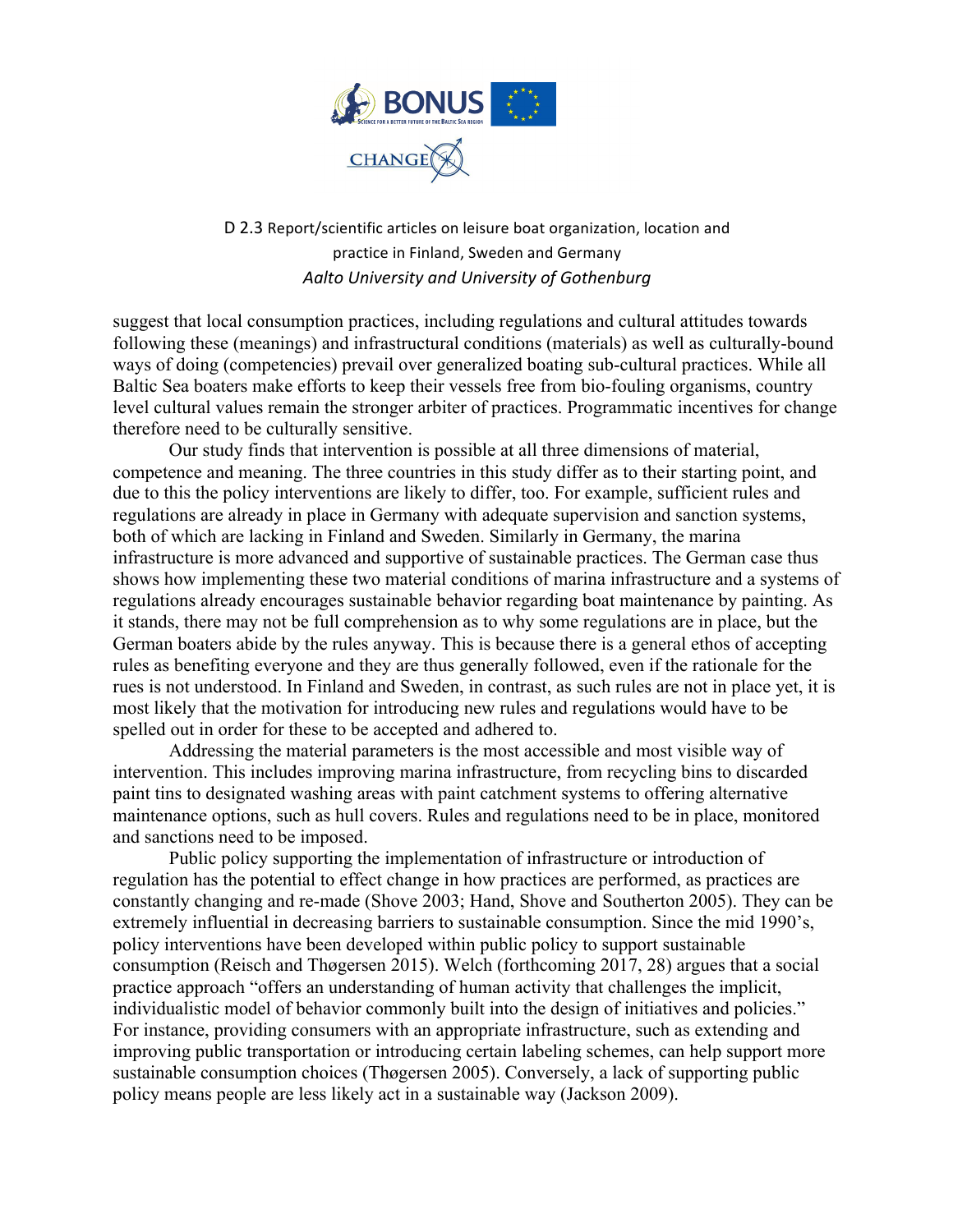

The notion that education alone will create new behaviors and eventually new practices is misguided. Information is not enough to effect behavior change in consumers regarding sustainable consumption (McKenzie-Mohr 2000). A continual focus on micro-level education efforts, for example encouraging people to recycle to effect sustainable practice change, is ineffective (Carrigan and Attalla 2001). Rather than attempting to get "buy in" at the level of attitude, social marketing campaigns focusing on behavior change rather than ideologies can be useful "in transcending the gap between knowledge to action that has characterized many local environmental and sustainability projects..." (McKenzie-Mohr and Smith 1999, 7).

Policy initiatives could also be used to restrict the selling practices of retailers. For example, even as the Chemical Agency in Sweden has undertaken a classification of paint and approved the paint for one or the other of the two coasts of Sweden, retailers are still allowed to sell all products all over Sweden. Thus, restricting the sale of unapproved paint through financial restrictions including fines thus seems warranted.

In addition to addressing all three elements of the practice of boat maintenance, intervention is possible on the levels of the individual as well as the collective level of boating community and the society. Community level intervention is likely to reach individuals as new practices spread. Targeting the boating community can be done via material changes as suggested above. On an individual level, campaigns such the Paint Less campaign in Sweden can be successful and more information, common sense information about the actual harm caused on marine life instead of mere facts about chemical compounds, and better practical guides how to maintain the boat in a more sustainable way would support such efforts. These efforts need to be backed up by material conditions that make achieving increased sustainability possible. Societal changes include changes in regulation but also in overall policies that control not only individual consumer behavior but likewise restrict manufactures actions and the AF paint itself. A concerted effort to change maintenance practices, regulating and restricting the use of AF paints might be conducive to overall improvement of sustainability in use.

### **References**

- Ahuvia, Aaron C. (2005), "Beyond the Extended Self: Loved Objects and Consumers' Identity Narratives," *Journal of Consumer Research* 32(1): 171-184.
- Arnould, Eric J., and Craig J. Thompson (2005), "Consumer Culture Theory (CCT): Twenty Years of Research," *Journal of Consumer Research 31*(4): 868-882.
- Arnould, Eric J., and Melanie Wallendorf (1994), "Market-Oriented Ethnography: Interpretation Building and Marketing Strategy Formulation," *Journal of Marketing Research* 31(4): 484-504.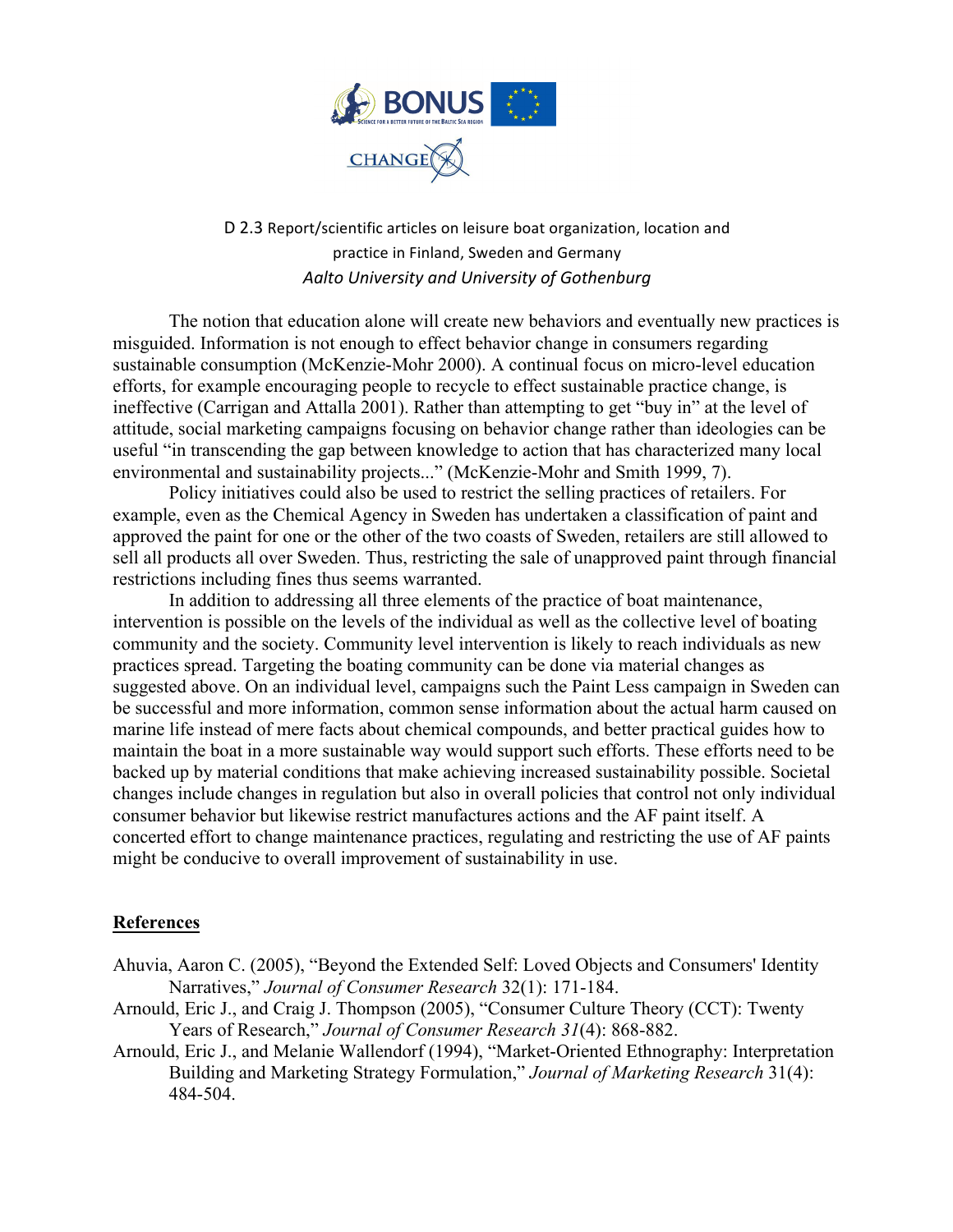

- Assadourian, Erik (2010, "Transforming Cultures: From Consumerism to Sustainability," *Journal of Macromarketing* 30(2): 186-191.
- Bourdieu, Pierre (1977), *Outline of a Theory of Practice*. Translated by Richard Nice. Cambridge: Cambridge University Press.
- Brosius, Nina, Karen V. Fernandez and Hélène Cherrier (2013) "Re-acquiring Consumer Waste: Treasure in Our Trash?," *Journal of Public Policy and Marketing* 32(2): 286-301.
- Bulkeley, Harriet and Nicky Gregson (2009), "Crossing the Threshold: Municipal Waste Policy and Household Waste Generation," *Environment and Planning A* 41:929-945.
- Carrigan, Marylyn and Ahmad Attalla (2001), "The Myth of the Ethical Consumer Do Ethics Matter in Purchase Behaviour?," *Journal of Consumer Marketing* 18(7): 560-578.
- Casey, Katherine, Maria Lichrou, and Lisa O'Malley (2017), "Unveiling Everyday Reflexivity Tactics in a Sustainable Community" *Journal of Macromarketing*, 37(3): 227-239.
- Cherrier, Hélène (2010), "Custodian behavior: A Material Expression of Anti‐consumerism," *Consumption Markets and Culture* 13(3): 259–272.
- Cohen, Maurie. J. (2006), "Sustainable Consumption Research as Democratic Expertise," *Journal of Consumer Policy*, 29(1): 67-77.
- De Certeau, Michel (1984), *The Practice of Everyday Life*. Berkeley: University of California Press.
- Dolan, Paddy (2002), "The Sustainability of 'Sustainable Consumption'," *Journal of Macromarketing 22*(2): 170-181.
- Eckhardt, Giana M., Russell W. Belk, and Timothy M. Devinney (2010), "Why Don't Consumers Consumer Ethically?," *Journal of Consumer Behaviour* 9: 426–436.
- Eklund, Britta, and David Eklund (2014), "Pleasure Boatyard Soils are Often Highly Contaminated," *Environmental Management* 53(5): 930-946.
- Eklund, Britta, Lisen Johansson, and Erik Ytreberg (2014), "Contamination of a Boatyard for Maintenance of Pleasure Boats," *Journal of Soils and Sediments* 14(5): 955–967.
- Ekström, Karin (2014), *Waste Management and Sustainable Consumption: Reflection on Consumer Waste.* Routledge: London.
- Evans, David M. (2017), "Rethinking Material Cultures of Sustainability: Commodity Consumption, Cultural Biographies and Following the Thing," *Transactions of the Institute of British Geographers* published by John Wiley & Sons Ltd on behalf of Royal Geographical Society (with the Institute of British Geographers).
- Feeny, David, Fikret Berkes, Bonnie J. McCay and James M. Acheson (1990) "The Tragedy of the Commons: Twenty-Two Years Later," *Human Ecology* 18 (1): 1–19.
- Fisk, George (1974) *Marketing and the Ecological Crisis*. New York: Harper & Row.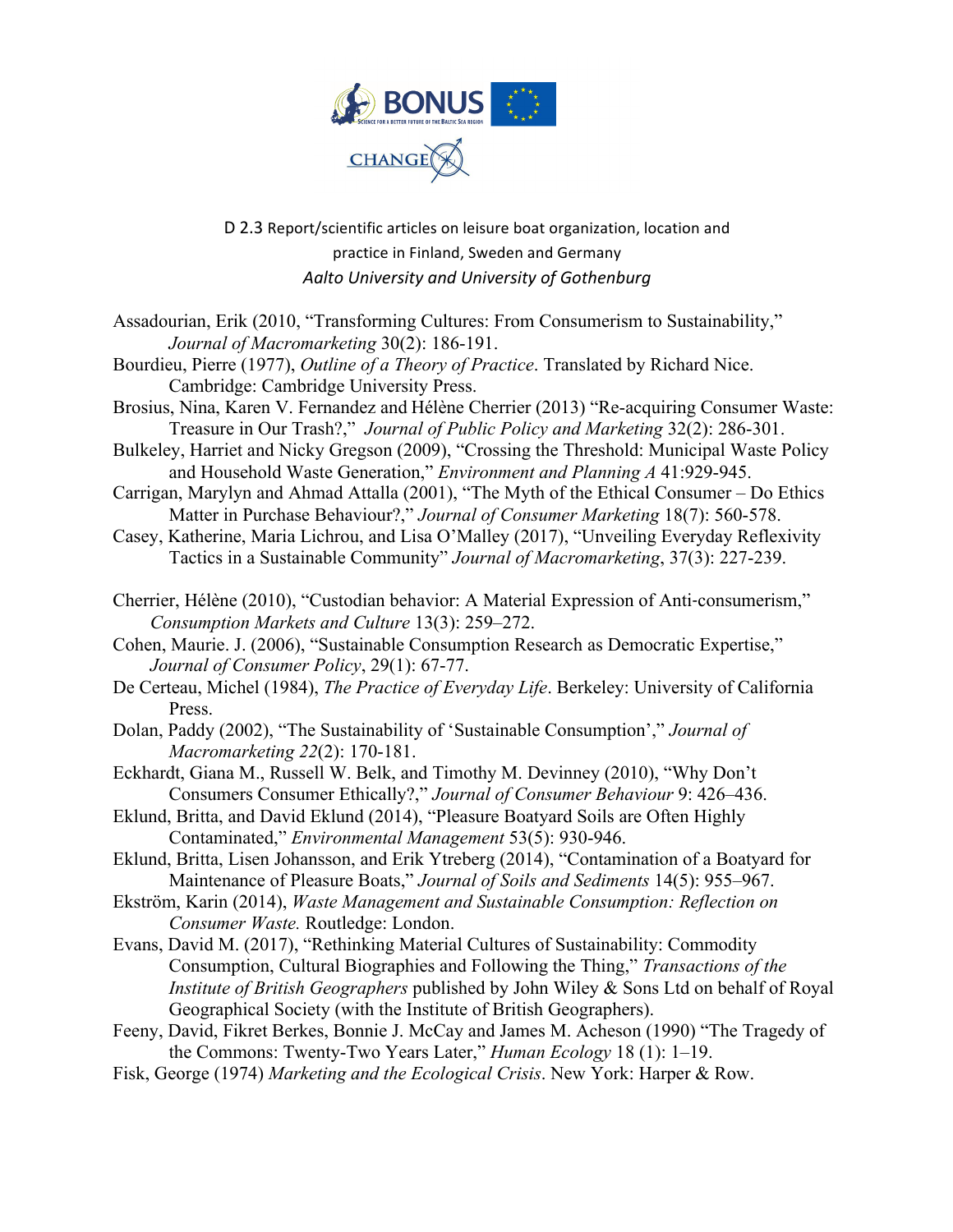

- Giesler, Markus and Ela Veresiu (2014), "Creating the Responsible Consumer: Moralistic Governance Regimes and Consumer Subjectivity," *Journal of Consumer Research* 41: 840-857.
- Gherardi, Silvia (2017), "Sociomateriality in Posthuman Practice Theory," In Allison Hui, Theodore Schatzki & Elizabeth Shove (Eds.), *The Nexus of Practices*, pp. 38-51. London: Routledge.
- Giddens, Anthony (1984) *The Constitution of Society,* Polity Press: New York.
- Goulding, Christina (2005), "Grounded Theory, Ethnography And Phenomenology: A Comparative Analysis of Three Qualitative Strategies For Marketing Research," *European Journal of Marketing*, *39*(3/4): 294-308.
- Gupta, Shruit S. and Denise T. Ogden (2009), "To Buy or Not to Buy? A Social Dilemma Perspective on Green Buying," *Journal of Consumer Marketing* 26(6): 376–391.
- Halkier, Bente, Tally Katz-Gerro and Lydia Martens (2011), "Applying Practice Theory to the Study of Consumption: Theoretical And Methodological Considerations," *Journal of Consumer Culture* 11(1): 3-13.
- Halkier, Bente, and Iben Jensen (2011), "Methodological Challenges in Using Practice Theory in Consumption Research. Examples from a Study on Handling Nutritional Contestations of Food Consumption," *Journal of Consumer Culture* 11(1): 101–123.
- Hand, Martin, Elizabeth Shove and Dale Southerton (2005), "Explaining Showering: A Discussion of the Material, Conventional, and Temporal Dimensions of Practice." *Sociological Research Online* 10(2).
- Hardin, Garrett (1968) "The Tragedy of the Commons," *Science* 162: 1243-1248.
- Hargreaves, Tom (2011), "Practice-ing Behaviour Change: Applying Social Practice Theory to Pro-Environmental Behaviour Change," *Journal of Consumer Culture 11*(1): 79–99.
- Heiskanen, Eva and Mika Pantzar (1997), "Toward Sustainable Consumption: Two New Perspectives," *Journal of Consumer Policy* 20(4): 409-442.
- Hertwich, Edgarg (2005), "Life Cycle Approaches to Sustainable Consumption: A Critical Review," *Environmental Science & Technology* 39(13): 4673–4684.
- Holt, Douglas B. (2012), "Constructing Sustainable Consumption: From Ethical Values to the Cultural Transformation of Unsustainable Markets," *The ANNALS of the American Academy of Political and Social Science 644*(1): 236-255.
- ISO.14040 (1997), Environmental Managements Life Cycle Assessments Principles and Framework; International Organization for Standardization: Geneva.
- Jackson, Tim (2009), *Prosperity Without Growth: Economics for a Finite Planet*. London: Earthscan.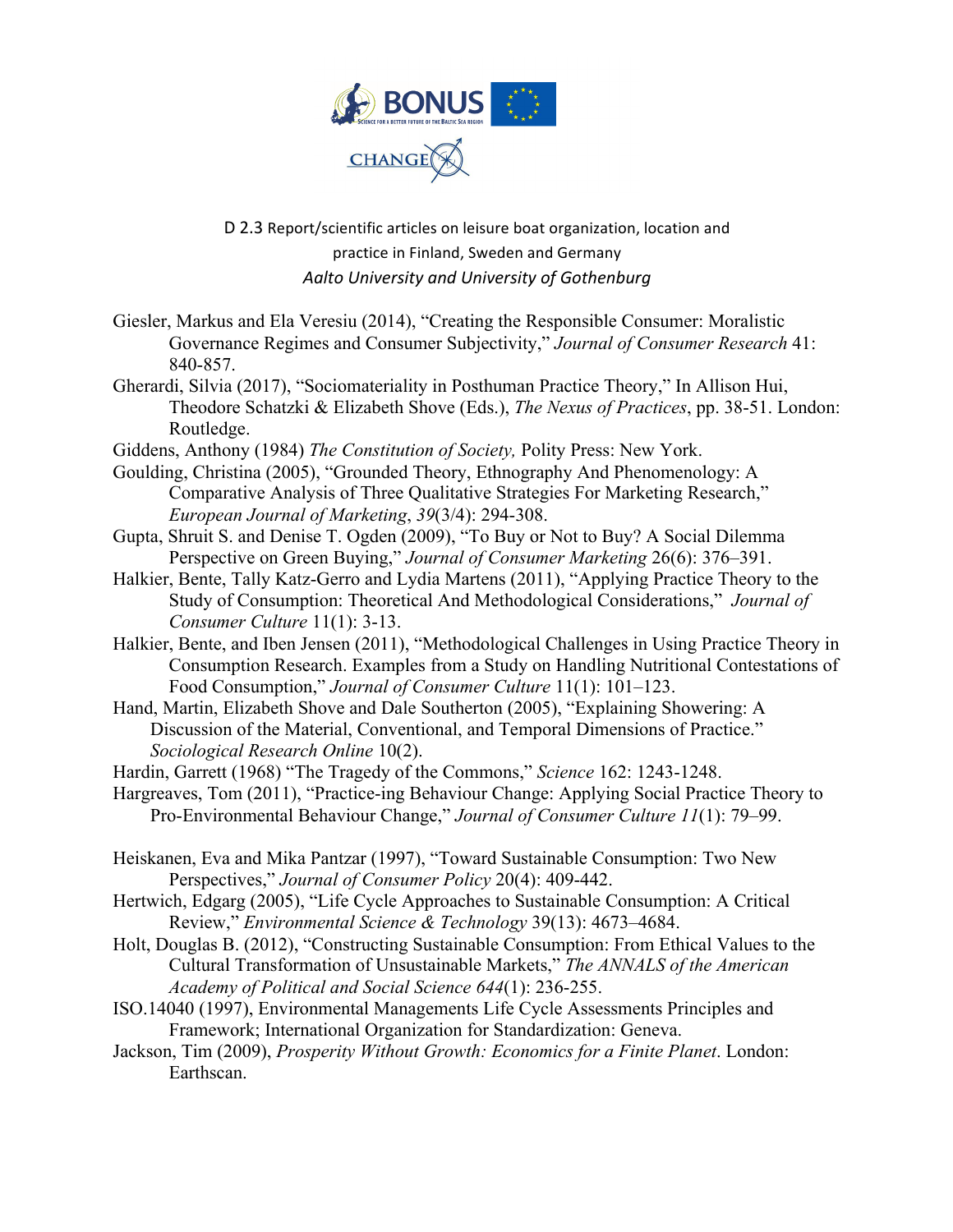

- Jacoby, Jacob, Carol K. Berning, and Thomas F. Dietvorst (1977), "What about Disposition," *Journal of Marketing* 41: 22-28.
- Jorgensen, Danny L. (1989) *Participant Observation: A Methodology for Human Studies*. London: Sage.
- Karlsson, Jenny and Britta Eklund (2004), "New Biocide-Free Anti-Fouling Paints are Toxic," *Marine Pollution Bulletin* 49(5-6): 456-464.
- Kilbourne, William K., Pierre McDonagh, and Andrea Prothero (1997), "Sustainable Consumption and the Quality of Life: A Macromarketing Challenge to the Dominant Social Paradigm," *Journal of Macromarketing* 17(1): 4-24.
- Kozinets, Robert V. and Jay M. Handelman (2004), "Adversaries of Consumption: Consumer Movements, Activism, and Ideology," *Journal of Consumer Research* 31(3): 691–70
- Lastovicka, John. L., and Karen V. Fernandez (2005), "Three Paths to Disposition: The Movement of Meaningful Possessions to Strangers," *Journal of Consumer Research* 31(4), 813–823.
- Magaudda, Paolo (2011), "When Materiality 'Bites Back': Digital Music Consumption Practices in the Age of Dematerialization," *Journal of Consumer Culture 11*(1): 15-36.
- McDonagh, P. and Andrea Prothero. 2014. Sustainability marketing research: Past, present and future. *Journal of Marketing Management* 30(11-12): 1186-1219.
- McKenzie-Mohr, Doug, and William Smith (1999), "*Fostering Sustainable Behavior: An Introduction to Community-Based Social Marketing,"* 2nd ed. Gabriola Island, British Columbia, Canada: New Society.
- McKenzie-Mohr, Doug (2000), "Promoting Sustainable Behavior: An Introduction to Community-Based Social Marketing," *Journal of Social Issues* 56(3): 543–554.
- Moisander, Johanna (2007), "Motivational Complexity of Green Consumerism," *International Journal of Consumer Studies* 31(4): 404–409.
- Moisander, Johanna, Anu Valtonen, and Heidi Hirsto (2009), "Personal Interviews in Cultural Consumer Research–Post-Structuralist Challenges," *Consumption, Markets and Culture 12*(4): 329-348.
- Nicolini, Davide (2017a), "Practice Theory as a Package of Theory, Method and Vocabulary: Affordances and Limitations," In Michael Jonas, Beate Littig & Angela Wroblewski (Eds.), *Methodological Reflections on Practice Oriented Theories*, pp. 19-34. Springer: New York.
- Nicolini, Davide (2017b), "Is Small the Only Beautiful? Making Sense of 'Large Phenomena' From a Practice-Based Perspective," In Allison Hui, Theodore Schatzki & Elizabeth Shove (Eds.), *The Nexus of Practices*, pp. 98-113. London: Routledge.
- Närvänen, Elina, Nina Mesiranta, and Annilotta Hukkanen (2013), "From Waste to Delicacy: Collective Innovation in Food Disposition Practices Through Bloggin,." In *NA -*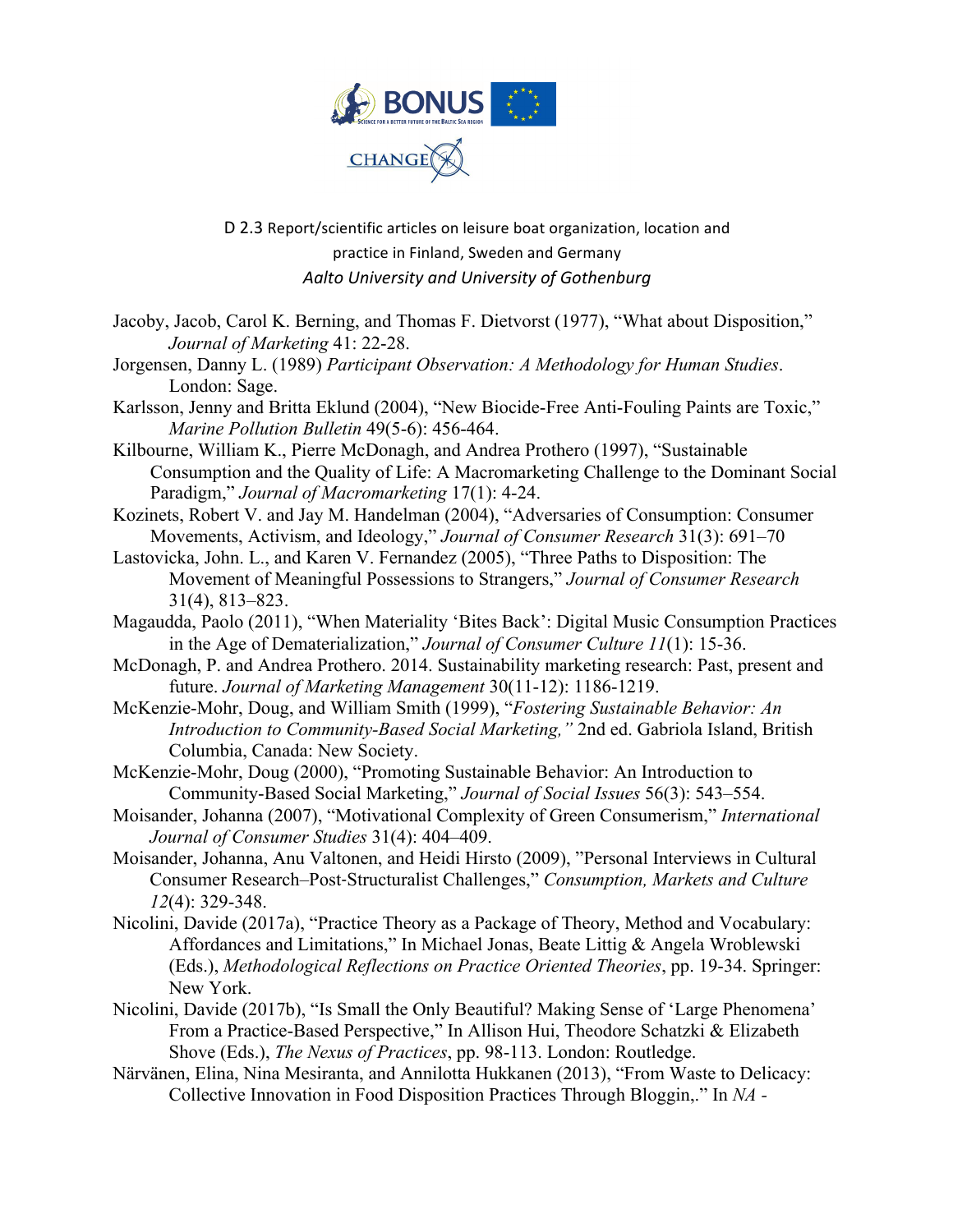

| Advances in Consumer Research 41, edited by Simona Botti and Aparna Labroo, 316-               |
|------------------------------------------------------------------------------------------------|
| 320. Duluth, MN: Association for Consumer Research.                                            |
| Nye, Michael, and Tom Hargreaves (2010), "Exploring the Social Dynamics of Pro-                |
| Environmental Behavior Change," Journal of Industrial Ecology 14(1): 137–149.                  |
| Orlikowski, Wanda J (2007), "Sociomaterial Practices: Exploring Technology at Work,"           |
| Organization Studies 28(09): 1435-1448.                                                        |
| Preda, Alex (1999), "The Turn to Things: Arguments for a Sociological Theory of Things," The   |
| Sociological Quarterly 40(2): 347-366.                                                         |
| Price, Linda L., Eric J. Arnould, and Carolyn Folkman Curasi (2000), "Older Consumers'         |
| Disposition of Special Possessions," Journal of Consumer Research 27(2): 179-201.              |
| Prothero, Andrea, Susan Dobscha, James Freund, William. E. Kilbourne, Michael G. Luchs,        |
| Lucie K. Ozanne, and John Thøgersen (2011) "Sustainable Consumption: Opportunities             |
| for Consumer Research and Public Policy," Journal of Public Policy and Marketing               |
| $30(1)$ : $31-38$ .                                                                            |
| Reckwitz, Andreas (2002), "Toward a Theory of Social Practices A Development in Culturalist    |
| Theorizing," European Journal of Social Theory 5(2): 243–263.                                  |
| Reckwitz, Andreas (2016), "Practices and Their Affects," In Allison Hui, Theodore Schatzki &   |
| Elizabeth Shove (Eds.), The Nexus of Practices, pp. 114-125. London: Routledge.                |
| Reisch, Lucia A., and John Thøgersen, eds. (2015) Handbook of Research on Sustainable          |
| Consumption. Cheltenham: Edward Elgar Publishing, Incorporated.                                |
| Røpke, Inge (2009), "Theories of practice — New inspiration for ecological economic studies on |
| consumption," Ecological Economics 68(10): 2490-2497.                                          |
| Rokka, Joonas, and Liisa Uusitalo (2008), "Preference for Green Packaging in Consumer          |
| Product Choices - Do Consumers Care?," International Journal of Consumer Studies 32(5):        |
| 516-525.                                                                                       |
| Sahakian, Marlyne (2010), "Combining Life Cycle Thinking With Social Theory: Case Study of     |
| Compact Fluorescent Lamps (CFL) In The Philippines," Sustainability 2(7): 2349-2364.           |
| Sahakian, Marlyne and Harold Wilhite (2013), "Making Practice Theory Practicable: Towards      |
| More Sustainable Forms of Consumption," Journal of Consumer Culture 14(1): 25-44.              |
| Sassatelli, Roberta (2006), "Virtue, Responsibility and Consumer Choice: Framing Critical      |
| Consumerism," In Consuming Cultures, Global Perspectives: Historical Trajectories and          |
| Multicultural Conflicts, edited by John Brewer and Frank Trentmann, 219–250. Oxford:           |
| Berg.                                                                                          |

Sassatelli, Roberta (2008), "Representing Consumers: Contesting Claims and Agendas," In *The politics and Pleasures of Consuming Differently: Better than Shopping,* edited by Kate Soper, and Martin Ryle, and Lyn Thomas, 25-42. Oxford: Berg.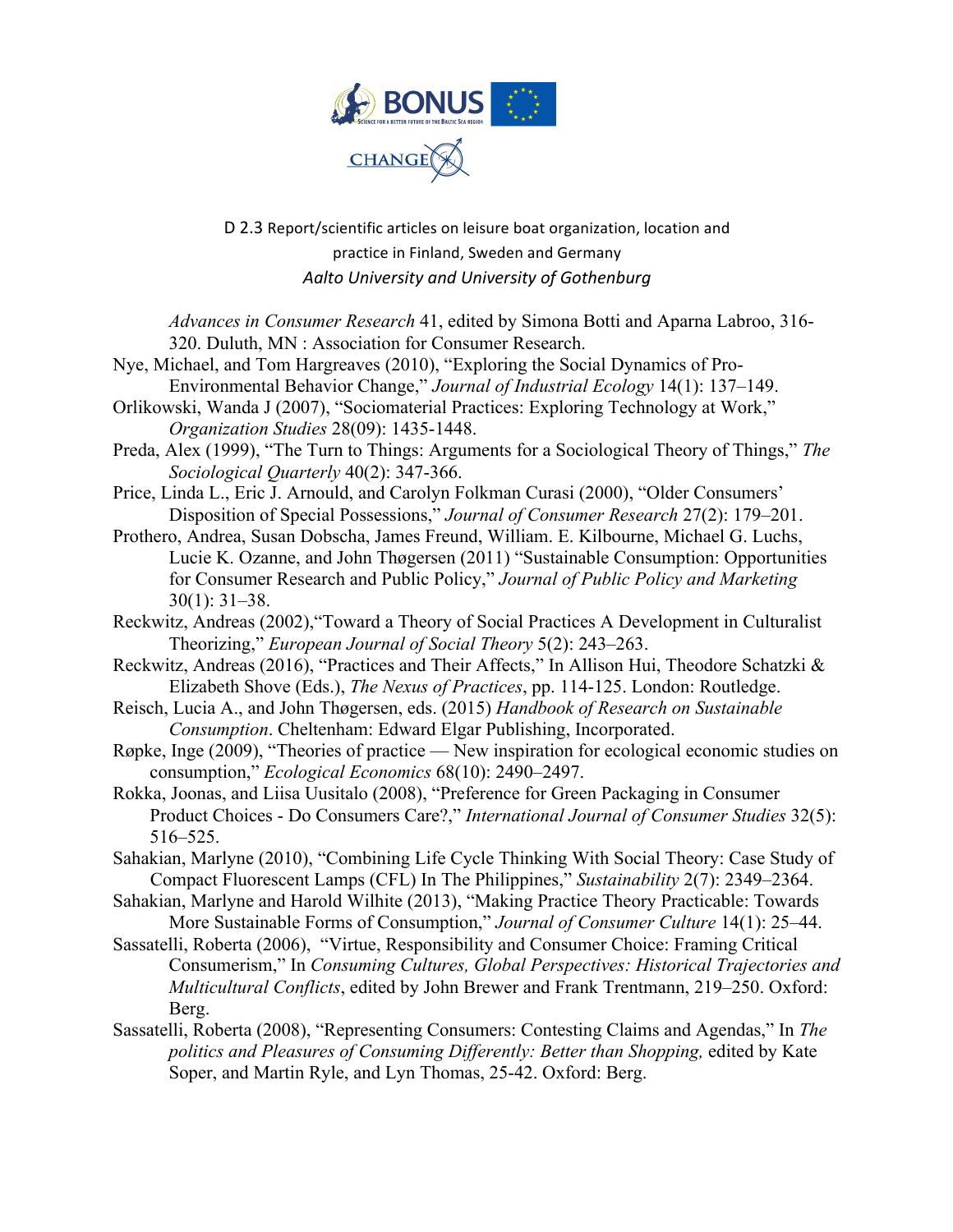

- Schatzki, Theodore R. (2001), "Practice Mind-ed Orders." In *The Practice Turn in Contemporary Theory*, edited by Theodore R. Schatzki, Karin Knorr Cetina and Eike E. Von Savigny, 50-63. London: Routledge.
- Schatzki, Theodore R. (2002), *The Site of The Social: A Philosophical Account of the Constitution of Social Life and Change*, University Park, PA: Pennsylvania State University Press.
- Shove, Elizabeth (2003), "Converging Conventions of Comfort, Cleanliness and Convenience," *Journal of Consumer Policy* 26(4): 395–418.
- Shove, Elizabeth (2005), "Changing Human Behaviour and Lifestyle: A Challenge for Sustainable Consumption?," In *Consumption - Perspectives from ecological economics*, edited by Inge Røpke and L. Reisch, 111-132. Cheltenham: Elgar.
- Shove, Elizabeth (2010), "Social Theory and Climate Change: Questions Often, Sometimes and Not Yet Asked," *Theory, Culture and Society 27*(2-3): 277-288.
- Shove, Elizabeth, Mika Pantzar, and Matt Watson (2012) *The Dynamics of Social Practice: Everyday Life and How it Changes*. London: Sage.
- Shove, Elizabeth (2017), "Matters of Practice," in Allison Hui, Theodore Schatzki & Elizabeth Shove (Eds.), *The Nexus of Practices*, pp. 155-168. London: Routledge.
- Shrivastava, Paul (1995), "The Role of Corporations in Achieving Ecological Sustainability," *Academy of Management Review*, 20(4): 936-960.
- Spaargaren, Gert (2003), "Sustainable Consumption: A Theoretical and Environmental Policy," *Society and Natural Resources 16*(8): 687-701.
- Spaargaren, Gert (2011), "Theories of Practices: Agency, Technology, and Culture. Exploring The Relevance of Practice Theories for the Governance of Sustainable Consumption Practices in the New World-Order," *Global Environmental Change* 21(3): 813-822.
- Thomas, Kevin V., and Steven Brooks (2010), "The Environmental Fate and Effects of Antifouling Paint Biocides," *Biofouling: The Journal of Bioadhesion and Biofilm Research* 26(1): 73.88.
- Thøgersen, John J. (2005), "How May Consumer Policy Empower Consumers for Sustainable Lifestyles?," *Journal of Consumer Policy* 28(2): 143-177.
- Vargo, Stephen L., Heiko Wieland, and Melissa Archpru Akaka (2015), "Innovation Through Institutionalization: A Service Ecosystems Perspective," *Industrial Marketing Management* 44: 63–72.
- Vermeir, Iris and Wim Verbeke (2006), "Sustainable Food Consumption: Exploring the Consumer 'Attitude – Behavioral Intention' Gap," *Journal of Agricultural and Environmental Ethics* 19(2): 169–194.